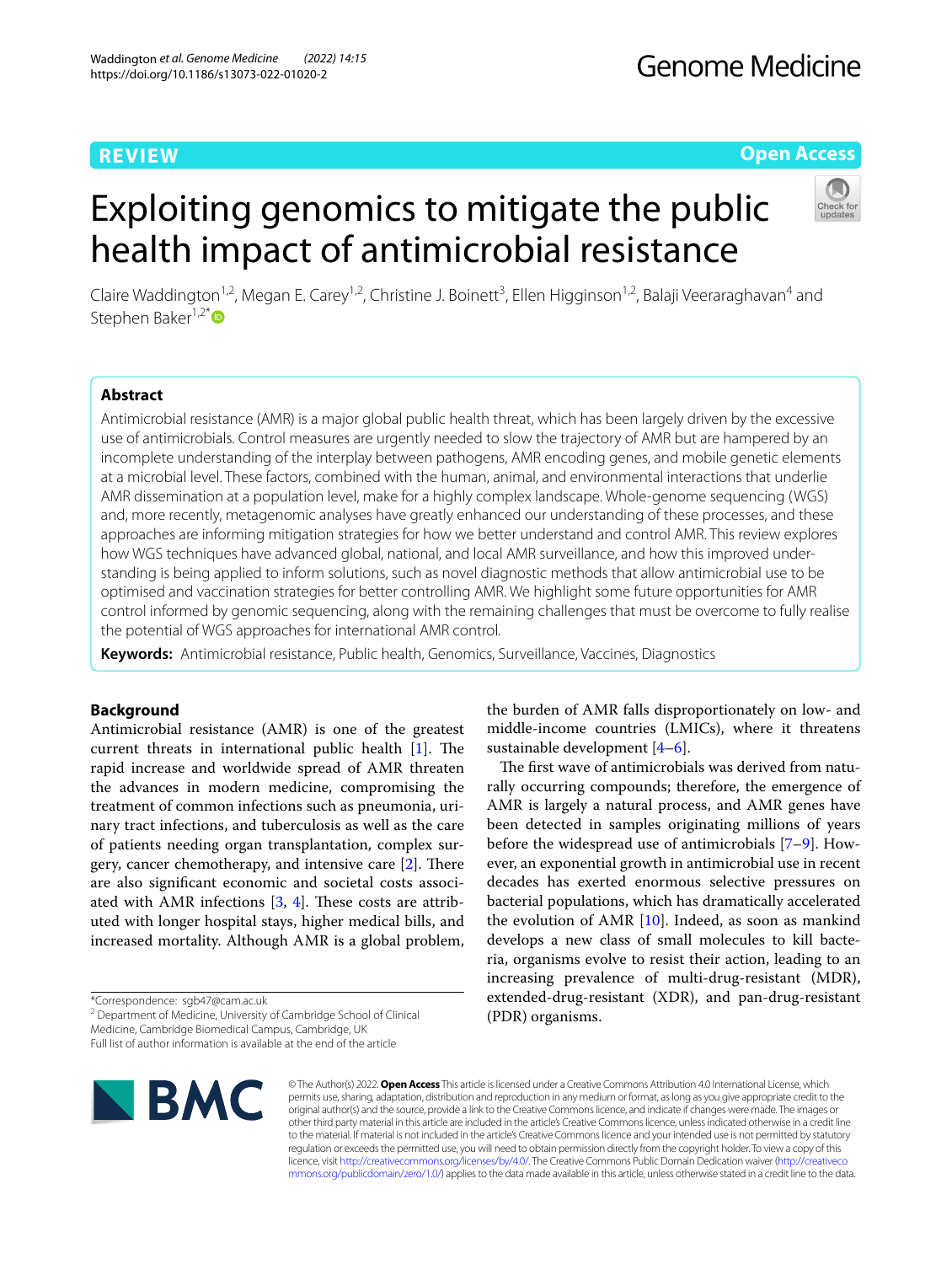The detection of AMR has been traditionally reliant on culture-based antimicrobial susceptibility testing (AST), which remains the mainstay of clinical microbiology and patient management. Whilst phenotyping provides direct visual evidence of how a bacterium will interact with an antimicrobial, it generally provides little or no data regarding the resistance mechanisms, with disparate genetic clones often demonstrating identical resistance profles [[11\]](#page-10-6). Genetic typing methods, such as multi-locus sequence typing (MLST), provide a higher level of pathogen resolution compared to AST but are highly restrictive as they only describe a small fraction of a genome. Whole-genome sequencing (WGS), in contrast, provides genome-wide information at the single nucleotide level that can be used to identify the presence and mechanisms of AMR, as well as pathogen identity, virulence, and ancestry  $[12-14]$  $[12-14]$ . The advent of next-generation sequencing (NGS), via high-throughput, parallel sequencing of DNA fragments, has allowed pathogen genomes to be determined rapidly and at comparatively low cost  $[13, 15, 16]$  $[13, 15, 16]$  $[13, 15, 16]$  $[13, 15, 16]$  $[13, 15, 16]$  $[13, 15, 16]$  $[13, 15, 16]$ . The universality of the genetic code allows a unifed approach to be applied to all organisms, and a range of technologies and platforms can provide the same data output  $[11]$  $[11]$ . Comparative phylogenetic analysis can be exploited to determine the degree of relatedness between diferent isolates based on the extent of the similarity between genomes and, when overlaid with epidemiological and clinical data, can inform our understanding of the specifc temporospatial dynamics of AMR and transmission [\[11\]](#page-10-6). Additionally, the recent optimisation of metagenomic sequencing approaches circumvents the necessity for culture entirely. Therefore, by incorporating all available genomic material in a sample, metagenomic analysis facilitates a shift in focus from an individual pathogen to the community, microbiome landscape, generating a highly detailed model of how pathogens interact, and how they mobilise and access AMR genes [\[17\]](#page-10-12).

The power of WGS is being increasingly employed to address the public health challenge of AMR, supporting surveillance, outbreak investigation, and contributing to improved diagnostics and therapeutics as highlighted in Table  $1$  [\[12](#page-10-7), [27](#page-10-13)]. This review highlights some of the successes and advances supported by WGS in these areas and outlines future directions and remaining challenges associated with using WGS technologies to support public health eforts for AMR.

## **AMR surveillance**

Surveillance is the cornerstone of public health efforts in controlling AMR. AMR surveillance has traditionally relied on phenotypic AST, but diferent testing methods, variation in interpretation, the extent to which thresholds are clinically validated, and changes in interpretive guidelines limit standardisation. WGS data overcomes many of these limitations, providing detailed insights that can greatly augment the value of AMR surveillance. Such data can inform an understanding of AMR evolution and spread, inform control strategies, facilitate the detection of new and emerging threats, and support new diagnostic and therapeutic approaches [\[4](#page-10-1), [10](#page-10-5), [12,](#page-10-7) [28](#page-10-14)[–30\]](#page-10-15).

Underlying the expansion of AMR is a dynamic and complex interaction between microbes, AMR encoding genes, and mobile genetic elements that act as vehicles for AMR via horizontal gene transfer (HGT) [\[7](#page-10-3), [10](#page-10-5), [11,](#page-10-6) [31](#page-10-16)]. Once horizontally transferred AMR genes have become chromosomally integrated, clonal expansion can lead to the rapid dissemination of these genes. This phenomenon has been observed with methicillin-resistant *Staphylococcus aureus* (MRSA), penicillin-resistant *Streptococcus pneumoniae*, vancomycin-resistant enterococci, and furoquinolone-resistant *Clostridium difcile* [[11,](#page-10-6)  $32-37$  $32-37$ ]. The granular resolution afforded by WGS allows inferences on the nature of AMR evolution and dissemination [\[38\]](#page-10-19), providing insights that can help contain AMR and protect public health.

## **International surveillance**

Increased accessibility to WGS has signifcantly enhanced our understanding of the global evolution and spread of AMR. High-throughput WGS methods have facilitated the sequencing of large, geographically representative collections of isolates, overcoming many of the biases associated with historic, small-scale studies that were often skewed by the domination of local clonal dissemination. This paradigm is illustrated by a modifed understanding of AMR in *E. coli* ST131, which has rapidly spread to become a frequent cause of healthcare and community-acquired infection since it was frst described in 2008 [\[33](#page-10-20)]. ST131 *E. coli* frequently exhibit cephalosporin (most commonly due to a CTX-M-15 encoding gene) and fluroquinolone resistance [[33,](#page-10-20) [39](#page-10-21)]. The development of AMR in ST131 *E. coli* was initially speculated to have arisen from frequent and independent acquisitions of mobile genetic elements [\[40](#page-10-22)]. However, a study from the USA concluded that the success of AMR in ST131 *E. coli* was associated with a sustained clonal expansion. However, it was not until a more comprehensive global study that the true diversity of AMR in ST131 was revealed, which identifed the chromosomal integrations of various resistance genes, the persistence and evolution of mobile elements within sub-lineages, and the sporadic acquisition of several diferent resistance elements [[41\]](#page-10-23). As well as enhancing the mechanistic understanding of AMR, this study highlighted the need for multifaceted control strategies that could limit the spread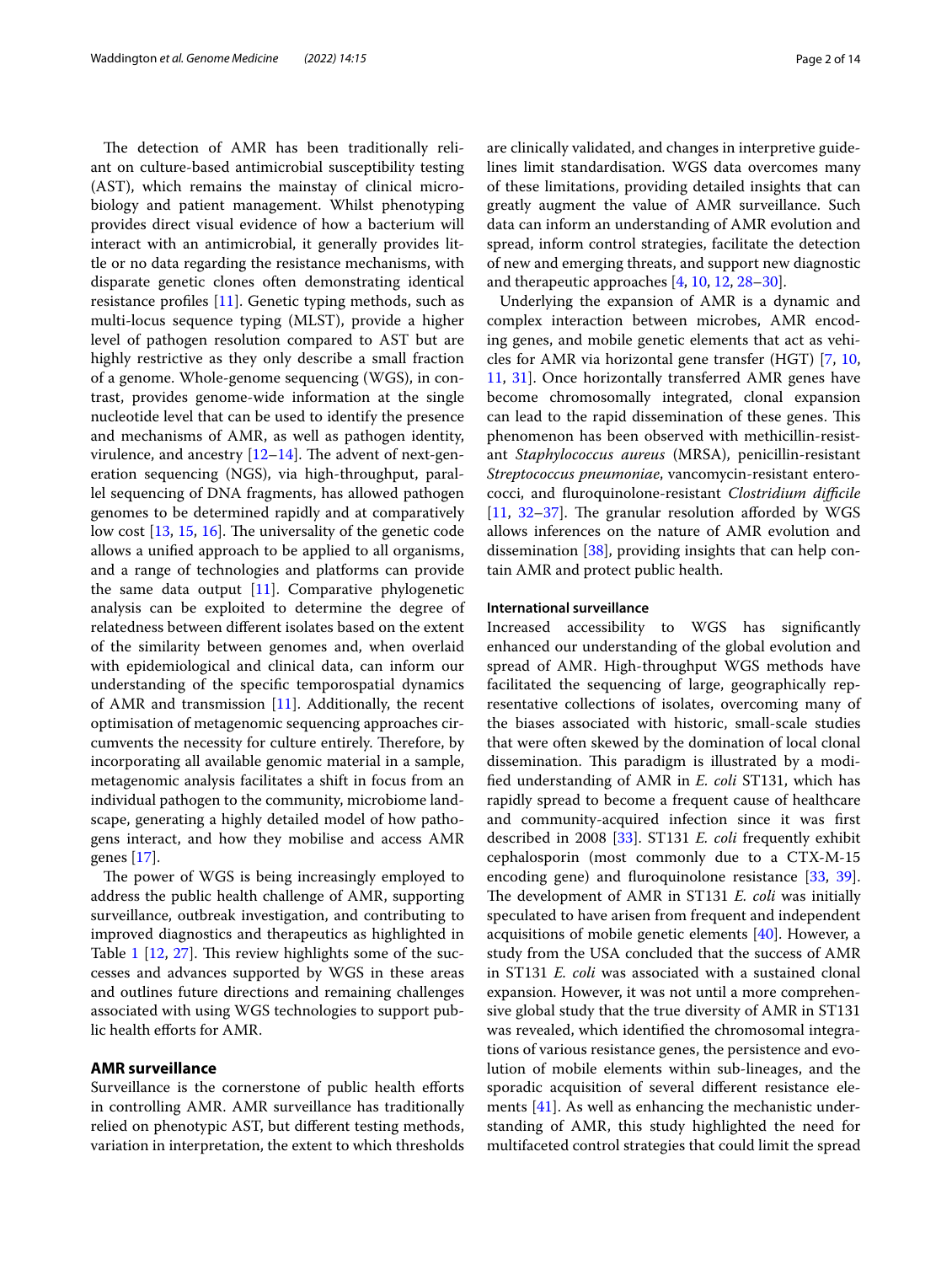<span id="page-2-0"></span>

| Table 1                                                                                                                                                                                                                                                               | Use cases for whole-genome sequencing (WGS) in mitigating the public health impact of antimicrobial resistance (AMR)                                                                                                                                                                                                                    |                                                                                                                                                                                                                                                                                                                         |                                                                                                                                                                                                                                                                                                                                             |
|-----------------------------------------------------------------------------------------------------------------------------------------------------------------------------------------------------------------------------------------------------------------------|-----------------------------------------------------------------------------------------------------------------------------------------------------------------------------------------------------------------------------------------------------------------------------------------------------------------------------------------|-------------------------------------------------------------------------------------------------------------------------------------------------------------------------------------------------------------------------------------------------------------------------------------------------------------------------|---------------------------------------------------------------------------------------------------------------------------------------------------------------------------------------------------------------------------------------------------------------------------------------------------------------------------------------------|
| <b>Trigger</b>                                                                                                                                                                                                                                                        | GS/workflow<br>Uses of W                                                                                                                                                                                                                                                                                                                | Main findings                                                                                                                                                                                                                                                                                                           | Advantages of using WGS                                                                                                                                                                                                                                                                                                                     |
| Use case 1: International surveillance-determining the                                                                                                                                                                                                                |                                                                                                                                                                                                                                                                                                                                         | population structure and epidemiology of carbapenem-resistant K. <i>pneumonide</i> (CR-Kp) across Europe [18]                                                                                                                                                                                                           |                                                                                                                                                                                                                                                                                                                                             |
| Primary reservoirs and transmission dynam-<br>ics of CR-Kp across Europe are incompletely<br>understood                                                                                                                                                               | consecutive clinical isolates of CR-Kp, along with<br>Hospital laboratories across Europe submitted<br>a comparator susceptible isolate for sequenc-<br>ing.                                                                                                                                                                            | CR-Kp largely resulted from carbapenemase<br>acquisition; nosocomial acquisition was the<br>main cause of CR-Kp spread.                                                                                                                                                                                                 | Provided a benchmark for ongoing surveillance<br>of CR-Kp. Highlighted the role of nosocomial<br>spread.                                                                                                                                                                                                                                    |
| Use case 2: Enhancing the national surveillance of antimi                                                                                                                                                                                                             | crobial resistance in the Philippines [11]                                                                                                                                                                                                                                                                                              |                                                                                                                                                                                                                                                                                                                         |                                                                                                                                                                                                                                                                                                                                             |
| years previously, but understanding of the epi-<br>shown increasing AMR prevalence over the10<br>National laboratory-based surveillance had<br>demiology and drivers of AMR were lacking.                                                                             | introduction was undertaken and analysed with<br>vide baseline data and inform control measures.<br>sequencing of MDR GNB obtained prior to the<br>phenotypic and epidemiological data to pro-<br>WGS capability was introduced to the exist-<br>ing surveillance programme. Retrospective                                              | levels of the healthcare system were identified,<br>through the detection of the introduction and<br>Drivers of carbapenem resistance at different<br>country-wide spread of a high-risk epidemic<br>including a localised outbreak of plasmid-<br>driven CR-Kp affecting a specific hospital,<br>clone, E. coli ST410. | and drivers of AMR enabled the introduction of<br>effective infection control measures. Data were<br>contributed to international AMR surveillance<br>Detailed understanding of the epidemiology<br>efforts, improving the global coverage.                                                                                                 |
| Use case 3: Investigating an MRSA outbreak in a neonatal unit [19]                                                                                                                                                                                                    |                                                                                                                                                                                                                                                                                                                                         |                                                                                                                                                                                                                                                                                                                         |                                                                                                                                                                                                                                                                                                                                             |
| over a 6-month period but could not be linked<br>temporally or geographically, suggesting that<br>Phenotypically similar MRSA isolates were<br>the full extent of the outbreak had not been<br>identified from patients on a neonatal unit<br>identified.             | neonatal unit over a 6-month period underwent<br>All MRSA isolates obtained from patients on the<br>outbreak strain, identified from the community,<br>MRSA isolates with antibiograms similar to the<br>and screening samples taken elsewhere in the<br>WGS regardless of phenotypic characteristics.<br>hospital were also sequenced. | netic analysis, allowing temporal links between<br>fied as being part of the outbreak by phyloge-<br>network beyond the neonatal unit was identi-<br>Two previously excluded isolates were identi-<br>cases to be established. A wide transmission<br>fied.                                                             | tested and related strains to be accurately identi-<br>of outbreak source and successful instigation of<br>epidemiological data enabled the identification<br>fied, thereby enabling full outbreak reconstruc-<br>WGS allowed a large number of isolates to be<br>tion. Combining WGS data with clinical and<br>infection control measures. |
|                                                                                                                                                                                                                                                                       | Use case 4: Investigating the direction of transmission in an A. baumannii outbreak in a UK hospital $[20]$                                                                                                                                                                                                                             |                                                                                                                                                                                                                                                                                                                         |                                                                                                                                                                                                                                                                                                                                             |
| Molecular typing of a cluster of A. baumannii<br>isolates obtained in a UK hospital suggested a<br>the existing laboratory, clinical, and epidemio-<br>clonal outbreak, but the chain of transmission<br>between cases could not be established from<br>logical data. | A cluster of isolates obtained from patients with<br>biograms underwent WGS analysis to inform<br>the understanding of the direct transmission<br>identical molecular typing profiles and anti-<br>between patients.                                                                                                                    | Phylogenetic analysis enabled the identification<br>of the index case and the subsequent chain of<br>transmission to be determined. One patient/<br>isolate was shown to be unrelated and was<br>excluded from the outbreak investigation.                                                                              | be determined, allowing accurate reconstruction<br>WGS-enabled directionality of transmission can<br>of the outbreak.                                                                                                                                                                                                                       |
| Use case 5: Contact tracing and detection of secondary cases of TB [21]                                                                                                                                                                                               |                                                                                                                                                                                                                                                                                                                                         |                                                                                                                                                                                                                                                                                                                         |                                                                                                                                                                                                                                                                                                                                             |
| networks is hampered by the limited resolution<br>Screening and detection of secondary cases<br>identification of case clusters and transmission<br>of TB are essential for TB control. Accurate<br>provided by molecular typing.                                     | WGS. The degree of discrimination and accuracy<br>isolates in the Netherlands in 2016<br>were analysed by both molecular typing and<br>in identifying potentially related cases was<br>between the two methods.<br>Clinical TB<br>compared                                                                                              | typing (25% vs. 14%) and increasing proportion<br>of isolates as related compared with molecular<br>ness of isolates, clustering a smaller proportion<br>confirmed as epidemiologically linked (57% vs.<br>WGS was better able to decimate the related-<br>31%).                                                        | informing the wider understanding of TB control<br>sion events, facilitating contact tracing as well as<br>WGS facilitated the identification of transmis-                                                                                                                                                                                  |
| Asian countries [22]                                                                                                                                                                                                                                                  | Use case 6: Identifying the drivers of AMR in atypical enteropathogenic E. coli (aEPEC) strains isolated from children < 5 years in four sub-Saharan African countries and three South                                                                                                                                                  |                                                                                                                                                                                                                                                                                                                         |                                                                                                                                                                                                                                                                                                                                             |
| AMR in intestinal isolates of E. coli in children in<br>the community in many countries worldwide<br>The frequency, mechanisms, and drivers of<br>were unknown.                                                                                                       | were analysed and correlated with antimicrobial<br>Phenotypic susceptibility and WGS of isolates<br>matic), phylogenetic lineage, and geographic<br>use, disease status (symptomatic/asympto-<br>location.                                                                                                                              | isolates resistant to at least 3 antimicrobial drug<br>classes. A diverse range of genetic mechanisms<br>of AMR was shown, with geographic location<br>and the associated antimicrobial use pattern<br>High rates of AMR were shown, with 65% of<br>being the strongest predictors of AMR.                              | insights into the AMR epidemiology, spread, and<br>AMR across a large geographical area, providing<br>WGS was used to provide a detailed analysis of<br>drivers.                                                                                                                                                                            |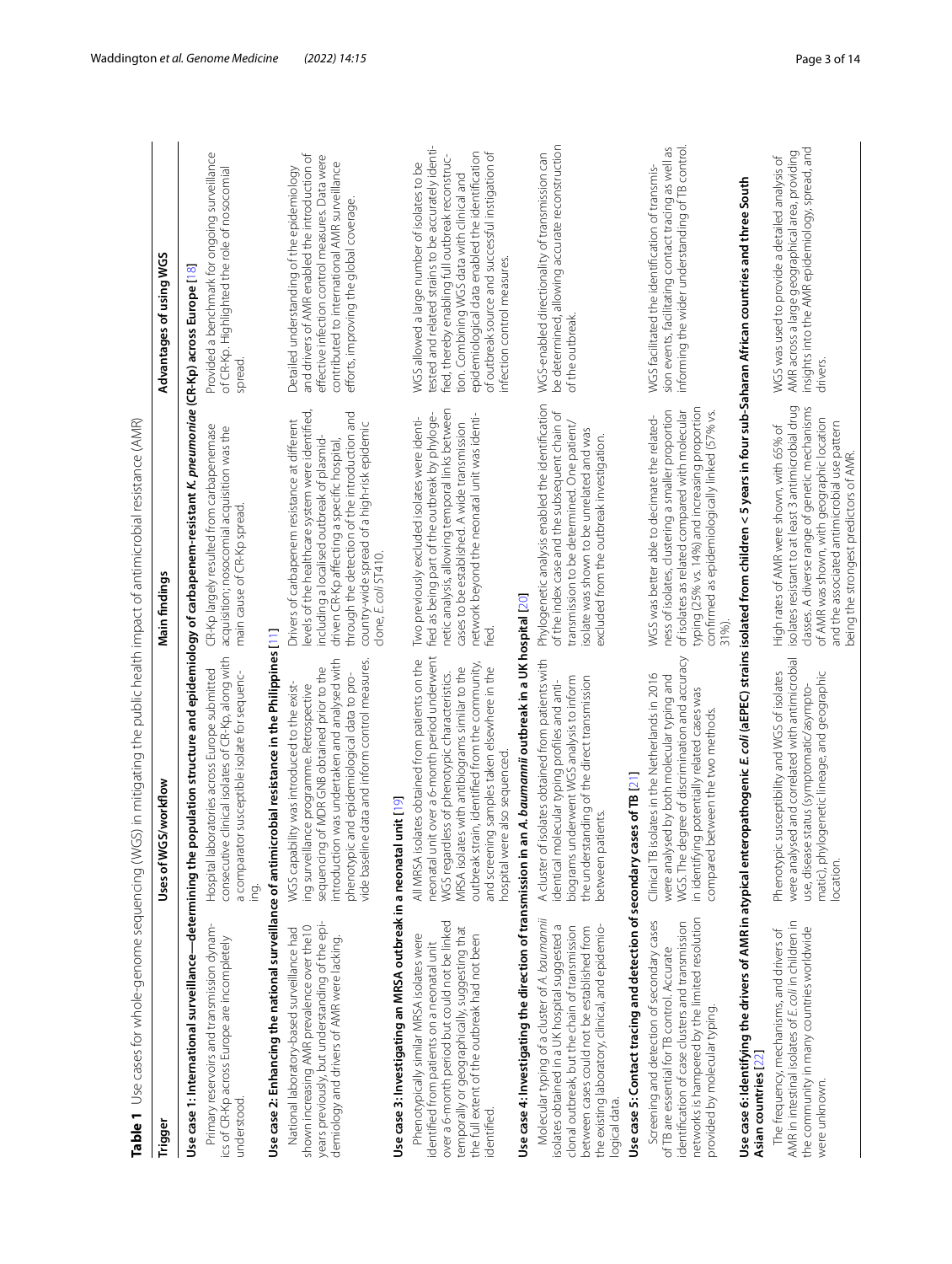| ۲ |
|---|
|   |
| ¢ |
|   |
|   |
|   |
|   |

| Table 1 (continued)                                                                                                                                                                                                                                                                                                                                                                                                   |                                                                                                                                                                                                                                                               |                                                                                                                                                                                                                                                                                                                                                                                                          |                                                                                                                                                                                                                                                                    |
|-----------------------------------------------------------------------------------------------------------------------------------------------------------------------------------------------------------------------------------------------------------------------------------------------------------------------------------------------------------------------------------------------------------------------|---------------------------------------------------------------------------------------------------------------------------------------------------------------------------------------------------------------------------------------------------------------|----------------------------------------------------------------------------------------------------------------------------------------------------------------------------------------------------------------------------------------------------------------------------------------------------------------------------------------------------------------------------------------------------------|--------------------------------------------------------------------------------------------------------------------------------------------------------------------------------------------------------------------------------------------------------------------|
| Trigger                                                                                                                                                                                                                                                                                                                                                                                                               | Uses of WGS/workflow                                                                                                                                                                                                                                          | Main findings                                                                                                                                                                                                                                                                                                                                                                                            | Advantages of using WGS                                                                                                                                                                                                                                            |
|                                                                                                                                                                                                                                                                                                                                                                                                                       | Use case 7: Investigating colistin resistance detected in commensal E. coli in food stock animals in China [23]                                                                                                                                               |                                                                                                                                                                                                                                                                                                                                                                                                          |                                                                                                                                                                                                                                                                    |
| colonising bacteria from pigs in China, but the<br>mechanism of this resistance was not known.<br>Routine surveillance had detected a sharp<br>increase in the rates of colistin resistance in                                                                                                                                                                                                                        | plasmids was used to identify the gene respon-<br>Conjugation experiments were undertaken to<br>confirm the presence of plasmid-associated,<br>transmissible colistin resistance. WGS of the<br>sible.                                                        | The sequence of the plasmid-associated colistin The genetic basis of a new, AMR mechanism<br>resistance gene was identified and designated<br>$mcr-1$ .                                                                                                                                                                                                                                                  | was identified and described, allowing ongoing<br>surveillance, as well as informing investigation<br>and detection of this emerging threat in other<br>settings.                                                                                                  |
|                                                                                                                                                                                                                                                                                                                                                                                                                       | Use case 8: Detecting of transmitted drug resistance (TDR) in newly diagnosed, treatment naïve HIV-1-positive patients [24]                                                                                                                                   |                                                                                                                                                                                                                                                                                                                                                                                                          |                                                                                                                                                                                                                                                                    |
| HIV drug resistance. Mutations often only affect<br>detect low-level variants that can compromise<br>Existing methods are insufficiently sensitive to<br>a fraction of the viral population in any given<br>Multiple genetic mutations contribute to<br>combination with other mutations or at key<br>patient (low-level variants), but, if present in<br>sites, likely contribute to treatment failure.<br>reatment. | ticipants enrolled across 35 countries worldwide<br>level variants affecting $\geq$ 2% or more of the viral<br>population, in treatment-naïve, clinical trial par-<br>NGS was used to detect TDR, including low-<br>with a HIV viral load $> 1000$ copies/ml. | NGS revealed many low-level variants that were<br>undetected by existing methods. Significant<br>geographic diversity was seen in the preva-<br>lence of different TDR mutations.                                                                                                                                                                                                                        | guide empiric treatment choice and understand-<br>ing of clinical outcomes in different patients and<br>ment of TDR prevalence in individual patients,<br>NGS provided a more comprehensive assess-<br>and in different regions of the world, helping<br>settings. |
|                                                                                                                                                                                                                                                                                                                                                                                                                       | Use case 9: Understanding the epidemiology of MDR and XDR pathogens amenable to control by vaccination [25, 26]                                                                                                                                               |                                                                                                                                                                                                                                                                                                                                                                                                          |                                                                                                                                                                                                                                                                    |
| AMR is increasingly threatening the success<br>the last effective oral agent, azithromycin, was<br>Pakistan, but the genetic mechanism and the<br>detected in Bangladesh and subsequently in<br>ikely hood of dissemination were unknown.<br>of treatment for typhoid fever. Resistance to                                                                                                                            | were analysed by WGS. The phylogenetic analy-<br>sis enabled the contextualisation of the strains<br>within contemporaneous S. Typhi isolates in<br>both settings.                                                                                            | Clinical isolates of azithromycin-resistant S. Typhi Phylogenetic analysis showed that resistant iso- WGS was used to identify and investigate two<br>the same gene highlighting the extent of selec-<br>lates in Bangladesh and Pakistan resulted from<br>tion pressure on azithromycin and the impera-<br>the independent acquisition of mutations in<br>tive need for disease control by vaccination. | to roll out novel typhoid conjugate vaccines to<br>separate outbreaks of azithromycin-resistant S.<br>Typhi. These data helped provide the impetus<br>control infection.                                                                                           |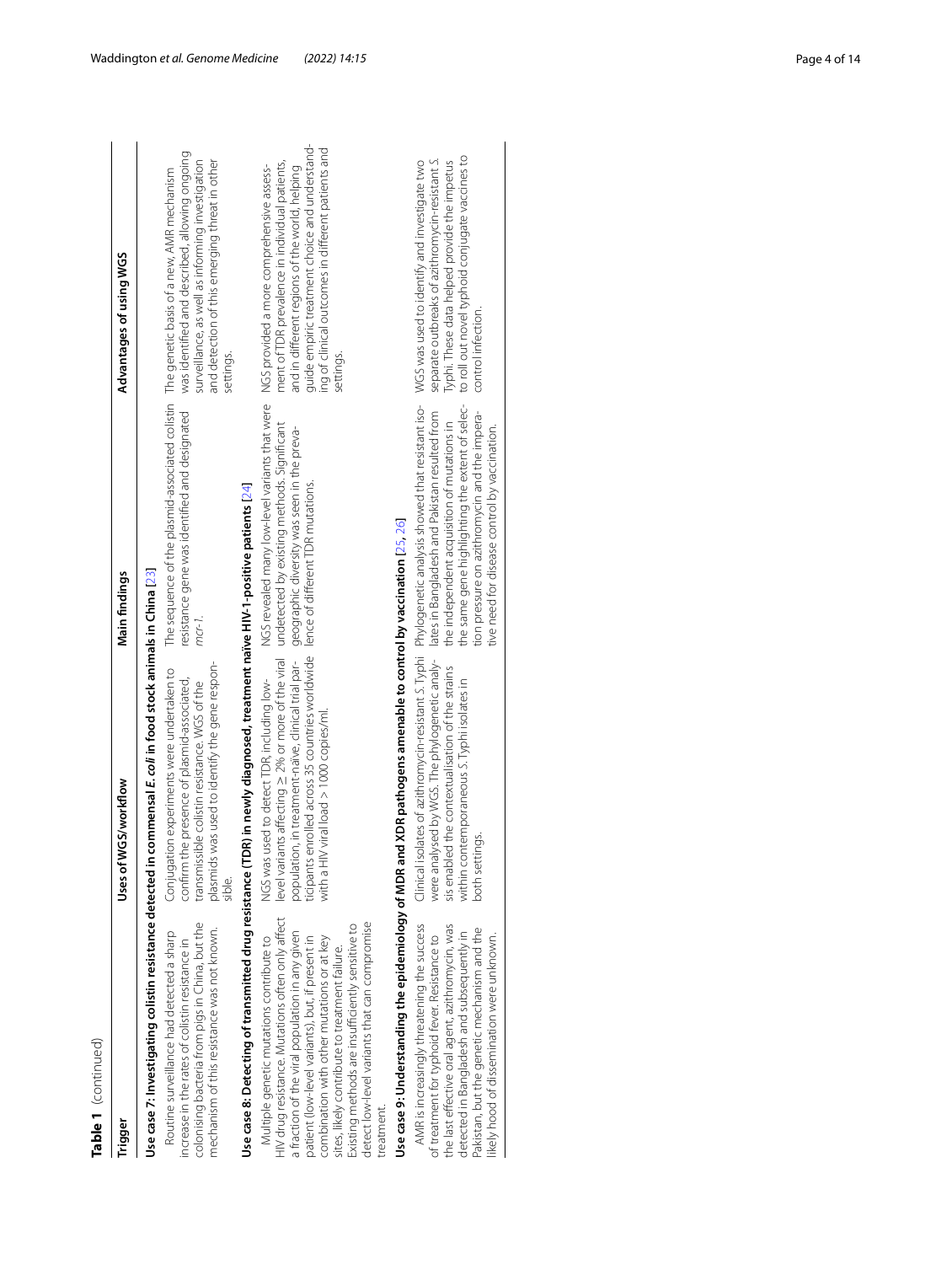of ST131, as well as the spread of mobile genetic elements to other pathogens  $[42]$  $[42]$ . These studies were foundational for additional work specifcally investigating risk factors for ST131 infection and spread. ST131 is now known to be a common gut commensal, with opportunistic infections occurring mainly in functionally compromised hosts such as the elderly, particularly those having prior antimicrobial use and living in long-term care facilities [[43–](#page-10-34)[47](#page-11-0)]. Infection control measures for ST131 *E. coli* in long-term care facilities focusing on contact precautions have been largely ineffective [[45,](#page-10-35) [48](#page-11-1)], leading to the strategy of limiting multi-bedded rooms and communal dining facilities  $[49]$  $[49]$ . The targeted screening of hospitalised patients with specifc risk factors for ST131 facilitated patient isolation to prevent nosocomial transmission, as well as better management of empirical broad-spectrum antimicrobial therapy in specifc high-risk patient groups [[46,](#page-11-3) [47](#page-11-0)].

Global AMR surveillance has been bolstered by programmes such as the Global Antimicrobial Resistance and Use Surveillance System (GLASS) from the World Health Organization (WHO) [\[4\]](#page-10-1), and the European Antimicrobial Resistance Surveillance Network (EARS-Net) [[50\]](#page-11-4). These networks encourage data sharing and provide standardised templates for reporting AST data to facilitate comparative analysis. Recently, such networks have documented a rapid increase in MDR Gram-negative bacteria (GNB) that have become recognised as leading AMR threats, including third-generation cephalosporinresistant and carbapenem-resistant *Enterobacterales* (CRE), carbapenem-resistant *Acinetobacter baumannii* and *Pseudomonas aeruginosa*, [\[1](#page-9-0), [22](#page-10-28), [51–](#page-11-5)[55](#page-11-6)]. These networks are expanding their evidence base for other key threats, such as *Klebsiella pneumoniae*, which can cause a wide range of infections, including pneumonia, bacteraemia, and urinary tract infections [[56\]](#page-11-7), and have been identifed as a crucial entry point for MDR into *Enterobacterales* [\[57](#page-11-8)[–59](#page-11-9)]*.* Carbapenem-resistant *K. pneumoniae* (CR-Kp) is considered to be the fastest-growing AMR threat in Europe [\[60](#page-11-10)] and has a high attributable mortality rate (estimated as 30–70%) [[61,](#page-11-11) [62](#page-11-12)]. Systematic surveillance of CR-Kp across Europe demonstrated that nosocomial spread was driving this epidemic, with carbapenemase acquisition occurring across diverse phylogenetic backgrounds [\[18](#page-10-24)]. As well as describing the epidemiology of CR-Kp, this study found that isolates were concentrated into four clonal lineages: sequence types  $(ST)$  11, 15, 101, and 258/512. These data contrast with studies in other settings that found high genomic plasticity in CRE, with frequent poly-clonal and poly-species horizontal gene transfer accounting for much of the acquired resistance  $[54, 63, 64]$  $[54, 63, 64]$  $[54, 63, 64]$  $[54, 63, 64]$  $[54, 63, 64]$  $[54, 63, 64]$ . This inconsistency highlights the complex interplay between bacteria and MDR genes, with the role of clonal expansion [\[18](#page-10-24)] and HGT [[54,](#page-11-13) [63](#page-11-14), [64](#page-11-15)] potentially contributing variably across different timeframes and geographies.

Embedding WGS into prospective, cross-national surveillance will further strengthen AMR surveillance, as highlighted by the recent outbreak genomic investigation of  $bla_{NDM-1}$  and  $bla_{OXA-48}$  CR-Kp in Germany [\[65\]](#page-11-16). In the absence of routine collection and reporting of European-wide WGS data, investigators pooled data from 13 national surveillance systems to investigate the spread of the CR-Kp outbreak, identifying cross-border transmission of several unrelated clusters of  $bla_{\text{NDM-1}}$ - and  $bla_{\text{OXA}}$  $_{48}$ -positive CR-Kp. It is anticipated that the planned incorporation of WGS into the European Antimicrobial Resistance Genes Surveillance Network (EURGen-Net) will facilitate the routine detection of such transmission events and inform targeted control measures [\[65\]](#page-11-16).

## **National surveillance**

The inclusion of WGS can similarly strengthen national AMR surveillance. The introduction of WGS into AMR surveillance in the Philippines, for example, showed that HGT was key for driving carbapenem resistance in *Klebsiella*, with mobile genetic element (MGE) acquisition often leading to MDR [[11\]](#page-10-6). WGS data also identifed a localised plasmid-driven outbreak of CR-Kp, where various infection control measures, including patient isolation, were initiated  $[11]$  $[11]$ . By contributing WGS data to the WHO international surveillance network, national surveillance data also enhanced the global understanding of some high-risk clones of interest, notably ST147 CR-Kp, of which a previously uncharacterised clade was described [[11\]](#page-10-6).

National surveillance can directly guide the need for AMR control measures that can be driven, resourced, and monitored centrally, as was demonstrated in Israel following the introduction of CR-Kp ST258 in 2005. The initial measures were unsuccessful at controlling the spread of CR-Kp ST258, and infections rapidly rose to a peak incidence of 41.9 per 100,000 patient-days [[61\]](#page-11-11). Nationally mandated control measures were subsequently introduced in 2007, successfully reducing the incidence of infections by 79%, as well as the rate of asymptomatic carriage [\[52](#page-11-17), [66](#page-11-18)[–69](#page-11-19)].

The routine inclusion of WGS into national surveillance can also be used to evaluate the risk from emerging AMR threats, such as transferable colistin resistance [\[70](#page-11-20)]. Phenotypic colistin resistance testing is not routinely performed and therefore is not readily detectable without WGS [\[70](#page-11-20)]. Routine WGS of GNB in the UK generated a substantial data resource over time, which was mined to determine the extent of the spread of plasmid-encoded colistin resistance after it emerged as an AMR threat [\[70](#page-11-20)].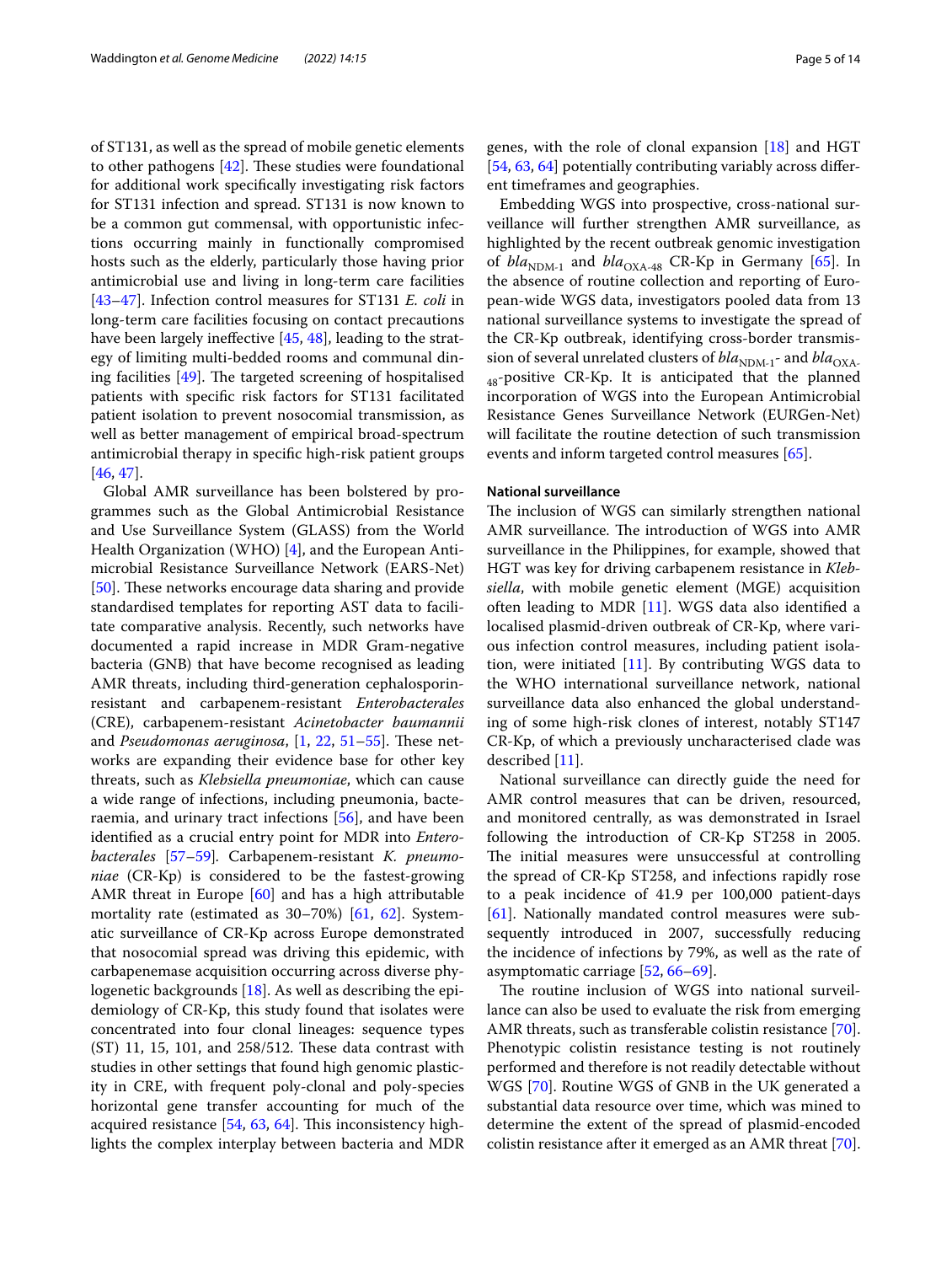Although colistin resistance can be detected in organisms from a range of environments, this retrospective study found that it remained uncommon in the UK, leading to the monitoring of colistin prescribing in a bid to minimise any potential selective pressure within the UK.

## **Local surveillance**

Healthcare facilities house patients with serious and complex infections in proximity to patients with compromised immunity, in settings that are characterised by high antimicrobial use [\[71,](#page-11-21) [72\]](#page-11-22). In this context, healthcare-associated infections (HCAIs), frequently with pathogens that are highly drug-resistant, are a signifcant challenge requiring rigorous infection prevention and control practices to reduce their incidence  $[72]$  $[72]$ . The ability to perform WGS in a clinically relevant turnaround time has made genomics an actionable front-line tool to investigate HCAIs [[73\]](#page-11-23).

A key strength of WGS is that it permits the degree of relatedness between selected isolates to be determined and, in the context of HCAIs, allows the reconstruction of nosocomial outbreaks [\[14](#page-10-8), [39](#page-10-21)]. One of the earliest applications of this process was in a retrospective investigation of a protracted outbreak of MRSA in a neonatal unit [\[73](#page-11-23)]. By reconstructing the full outbreak, the source was eventually identifed, ultimately, supporting infection control measures that eventually led to its resolution [\[19\]](#page-10-25). Other studies of *S. aureus* HCAI have similarly shown the improved granularity of WGS compared to other approaches, with more conventional *S. aureus*specifc staphylococcal protein A (*spa*) typing failing to detect transmission events, as well as the false attribution of unrelated isolates as HCAIs [[74](#page-11-24)].

By exploiting a 'molecular clock' (the mutation rate in the genome of a specifc organism), WGS can also infer directionality in outbreaks [[13](#page-10-9), [14](#page-10-8), [19,](#page-10-25) [27](#page-10-13)]. This approach was key to understanding an outbreak of MDR *Acinetobacter baumannii* in a UK hospital treating civilian patients and injured military personnel returning from the Middle East [[20](#page-10-26)]. Pre-admission colonisation of the wounds of military personnel with distinct lineages of *A. baumannii* was described, with the onward transmission of one specifc clone leading to the infection of a civilian. Importantly, an additional civilian infection was not associated with the military-related infection, highlighting that other distantly related *A. baumannii* were also circulating. Similarly, the utility of WGS in determining the chains of transmission has also been demonstrated for MRSA and CR-Kp [[75](#page-11-25)].

By generating detailed insights into HCAI, WGS surveillance can help identify the main sources of AMR, providing an opportunity for targeted infection control measures that can reduce the risk of further transmission events [[73](#page-11-23)]. A large study of HCAI CR-Kp showed that the majority of inpatient infections resulted from the transfer of a relatively small number of patients from specifc, high-risk facilities and that targeting interventions at such facilities could signifcantly reduce HCAIs across the healthcare system [\[75\]](#page-11-25). WGS-based investigations can similarly limit the use of unnecessary or inefective measures that can be costly to implement. For example, studies of MRSA transmission have shown that patientto-patient transmission is relatively uncommon and that persistently colonised staff are more frequent sources of infection than patients [[74\]](#page-11-24). Targeting infection control at the staf rather than patients may therefore be a more efficient and more cost-effective control mechanism [[76\]](#page-11-26).

Prospectively applying WGS for local HCAI control has also been suggested for early outbreak detection, and thereby early intervention and source control, with a substantial cost saving  $[4]$  $[4]$ . This approach may be especially true for problematic pathogens in high-risk settings, such as MDR *K. pneumoniae* in ICUs [\[77](#page-11-27)]. WGS of routinely collected MRSA samples, obtained from both hospital and community settings over a year in the US identifed extensive and previously unrecognised transmission events, highlighting the utility of routine WGS screening in high-risk patients and/or settings [\[76](#page-11-26)].

## **Community surveillance and outbreak investigation**

WGS is also contributing to community public health eforts, such as contact tracing and the detection of secondary cases of TB. Contact tracing is difficult as there is often a long interval between the initial infection and the diagnosis. Several countries, such as the UK, have established a nationwide WGS database of TB to facilitate the identification of transmission events. This system enhances contact tracing as well as informs a wider understanding of TB control. Using WGS in preference to variable number tandem repeat (MIRU-VNTR) typing has been shown to reduce the number of false case clusters and has improved the detection of cases where potential clusters are identifed [\[21](#page-10-27), [78–](#page-11-28)[81](#page-11-29)].

## **Understanding the drivers of AMR**

The paradigm that the rapid expansion in AMR is a response to selective pressure from antimicrobial use drives AMR is well accepted [\[82](#page-11-30)]. WGS is being used to interrogate this selective evolution at the molecular level, across wide geographical areas, and between genetically diverse organisms. WGS was exploited to investigate AMR and the clinical epidemiology of atypical enteropathogenic *E. coli* isolated from symptomatic and asymptomatic children in South Asia and sub-Saharan Africa [\[22](#page-10-28)]. Despite broad geographical, symptomatic, and phylogenetic diversity, 65% of the bacterial isolates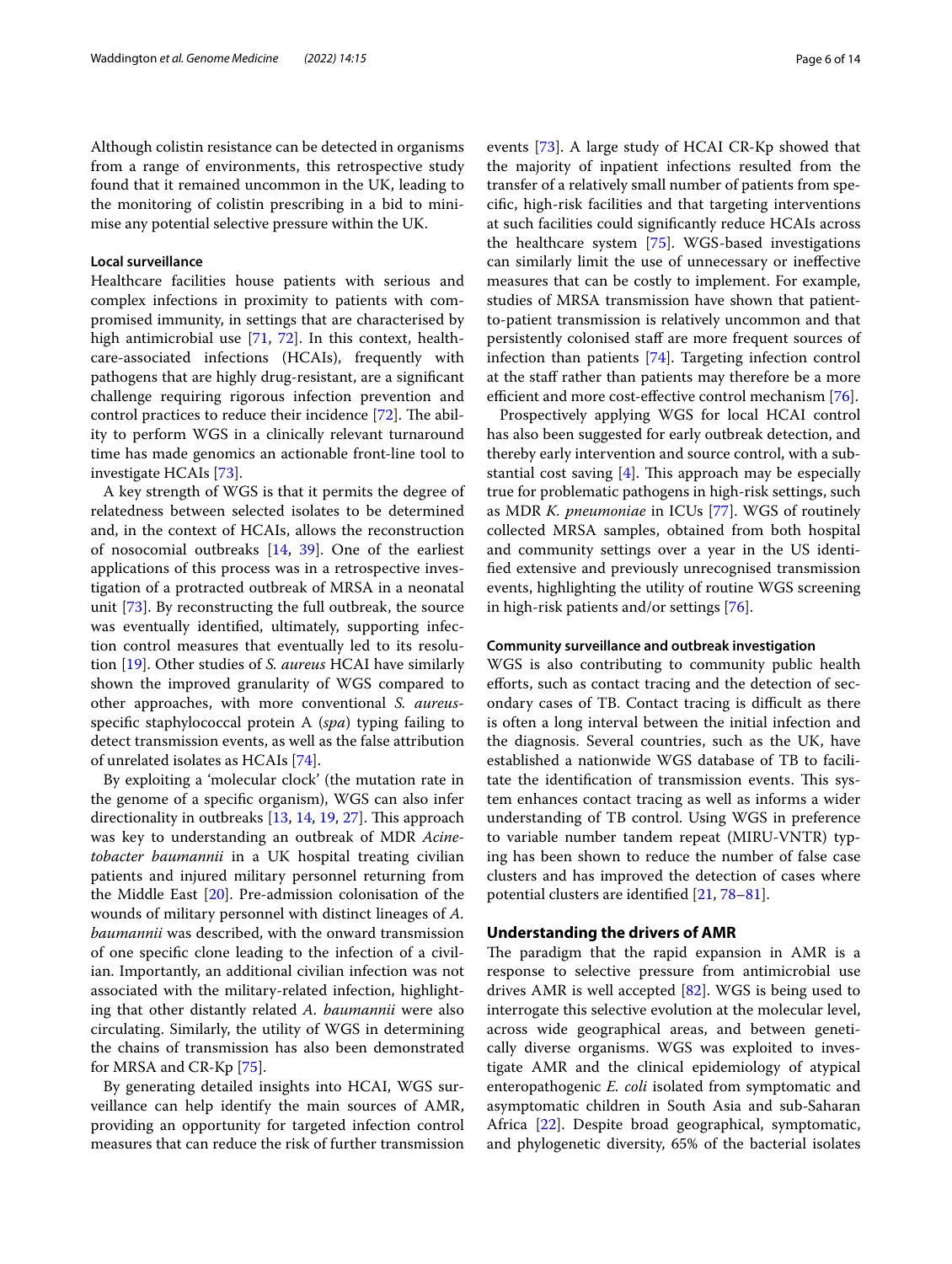were resistant to three or more classes of antimicrobials. In this study, the best predictor of resistance profle was not the presence or absence of clinical symptoms or genetic lineage, but the geographical patterns of antimicrobial usage [\[22](#page-10-28)].

On an individual patient level, the likelihood of developing infection with extended-spectrum beta-lactamaseproducing bacteria is associated with an increased length of hospital stay prior to infection, exposure to antimicrobials, and recent overseas travel [[83\]](#page-11-31). Predictors of MDR GNB infection more broadly include male sex, older age, and co-morbidities [[84\]](#page-11-32). Changes in the human microbiota occur in response to illness, particularly when associated with frequent and/or prolonged antimicrobial exposure. The *Enterobacterales* are habitual colonisers of the gastrointestinal tract, where they can act as a major reservoir for mobile AMR genes [[22\]](#page-10-28). Metagenomic studies have shown that commensal bacteria in healthy individuals help maintain pathogenic bacteria at a low density, meaning that carriage is rarely problematic [\[71](#page-11-21)]. However, when patients undergo an invasive procedure, there is a loss in microbial diversity followed by colonisation with pathogenic bacteria  $[85]$  $[85]$  $[85]$ . This effect is can be exacerbated by antimicrobial use, which frequently results in the selection of drug-resistant pathogens [[71](#page-11-21)] and facilitates HGT of AMR genes between bacterial lineages and species [\[7](#page-10-3), [86](#page-12-1)]. WGS studies are now being used to determine the colonisation factors that facilitate the rapid growth and persistence of certain pathogens in such circumstances, with the hypothesis that therapeutics targeting persistent organisms may be developed to control pathogen colonisation.

## **AMR and 'One Health'**

One Health focuses on understanding the interconnectivity between ecosystems [\[87\]](#page-12-2), recognising that human health is connected with, and dependent on, the health of animals, plants, and the wider environment [\[4,](#page-10-1) [17,](#page-10-12) [88](#page-12-3)]. AMR transmission occurs both within and across diferent ecosystems, facilitated by close animal and human contact, food, and water systems, all of which are infuenced by culture and economics [[87\]](#page-12-2). Understanding this complex interplay is crucial for the control of AMR. WGS is being increasingly used to support One Health aspects of AMR, such as by interrogating the spread of AMR via food and farming [\[88](#page-12-3), [89\]](#page-12-4), building on an established food-borne disease surveillance [[27\]](#page-10-13), and outbreak investigation [[90,](#page-12-5) [91](#page-12-6)]. A WGS-based investigation of commensal *E. coli* isolates in livestock in China after a rapid increase of colistin resistance, for example, showed that this increase was due to the emergence of a plasmid associated colistin resistance gene in *E. coli*, designated MCR-1, and led to international efforts to control the dissemination of MCR-1 via food supply networks [\[23\]](#page-10-29).

# **Optimising antimicrobial use through WGS‑based rapid diagnostic tests**

Rapid, accurate, low-cost diagnostic tests can aid in optimising and limiting antimicrobial use, thereby minimising the potential selective pressures. Culture-based microbiological diagnostics and AST are widely utilised for bacterial infections but are not rapid and not applicable to viral infections or fastidious organisms. WGSbased diagnostic approaches are being used to overcome these limitations, notably for HIV and tuberculosis, and ofer the prospect of improved outcomes.

The prognosis of HIV infection has been transformed by combination anti-retroviral therapy (cART), but these treatments are complicated by the emergence of viral resistance. Genomic replication of RNA viruses utilises a reverse transcriptase lacking proofreading capacity, leading to the accumulation of mutations, with in host infection existing as a population of closely related genomes (quasispecies) [\[92](#page-12-7)]. Further in host genetic variability can result from the recombination of viruses infecting the same cell and the accumulation of variants over time [[93](#page-12-8)]. WGS can detect viral variants at a prevalence of  $\sim$  1%, and WGS-based resistance testing is used prior to initiating cART to detect mutations conferring drug resistance in the infecting quasispecies  $[94-97]$  $[94-97]$ . The full clinical implications of minority variants are unclear [\[98](#page-12-11)], but they predict failure of frst-line regimens [[99\]](#page-12-12) and have been shown to be increasing in some locations [\[24](#page-10-30)], highlighting the need for the global monitoring of drug resistance in HIV.

Treatment success in *M. tuberculosis* declines from 83% for susceptible isolates to 54% and 30% for MDRand XDR-TB isolates, respectively [\[100](#page-12-13)]. *M. tuberculosis* is slow growing, with culture-based diagnosis and AST often taking weeks and requiring a high-level biosafety laboratory. Poor reproducibility, uncertainty regarding appropriate drug concentrations for susceptibility testing [[101](#page-12-14)], and a propensity for laboratory contamination can lead to false positives [[102–](#page-12-15)[104](#page-12-16)]. The *M. tuberculosis* genome comprised a single chromosome with drug resistance mediated through mutations in core genes or promoters [\[105\]](#page-12-17), making the organism perfectly suited to WGS diagnostic approaches [\[105\]](#page-12-17). WGS diagnostics signifcantly decrease the time to a confrmatory TB diagnosis [[106,](#page-12-18) [107](#page-12-19)], plus it reliably predicts the drug resistance profle [[108](#page-12-20)], whilst facilitating the detection, monitoring, and diagnosis of de novo drug resistance  $[109]$  $[109]$ . These approaches have revolutionised TB control and are being increasingly used routinely in TB management.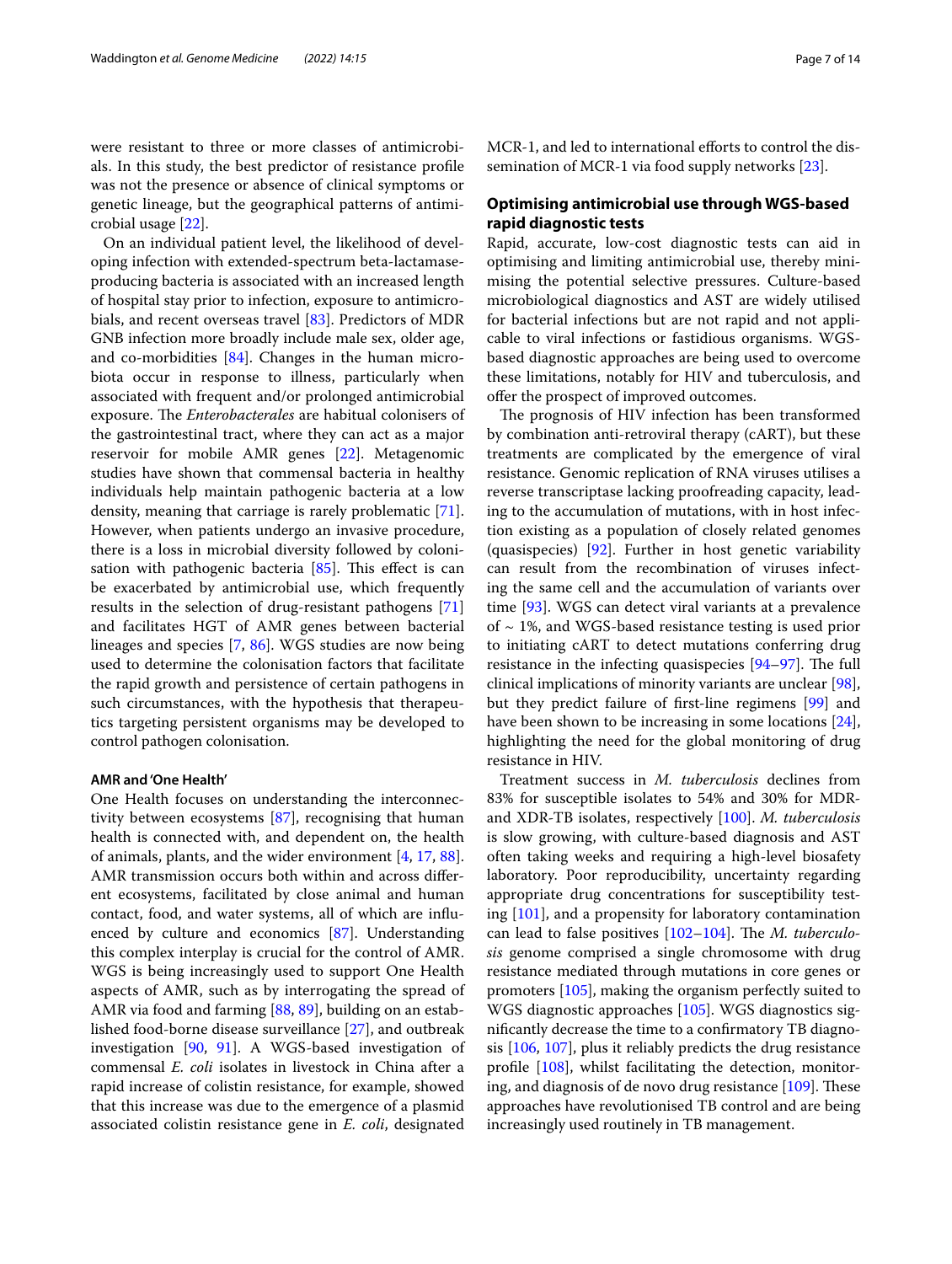## **Informing vaccination strategies to control AMR**

Vaccination has an established role in AMR reduction. Conjugate vaccines for *Haemophilus infuenzae* and *Streptococcus pneumoniae* have been shown to not only decrease the incidence of disease, but also reduce AMR [[110,](#page-12-22) [111\]](#page-12-23). Increasing access to these vaccines would likely have a further impact on decreasing both disease and AMR [[112,](#page-12-24) [113](#page-12-25)]. Vaccines against viral infections including infuenza, rotavirus, and varicella zoster have also been shown to reduce antimicrobial use by decreasing the incidence of secondary bacterial infections and syndromic presentations for illnesses that would lead to antimicrobial use [[112–](#page-12-24)[114](#page-12-26)]*.*

More recently, vaccination has been used as a direct mechanism for controlling AMR in typhoid fever, the result of many years of effort at understanding typhoid fever, in which WGS has played a signifcant role. Typhoid fever is caused by the bacterium *Salmonella enterica* serovar Typhi (*S*. Typhi) and causes an estimated 10.9 million cases and 116,800 deaths annually [\[115](#page-12-27)]. Whilst most cases of typhoid fever can be treated with antimicrobials, the emergence and spread of AMR have posed an increasing threat to typhoid control, particularly in South Asia, where resistance to each class of oral antimicrobials used to treat typhoid fever has emerged [[25\]](#page-10-31). *S*. Typhi is highly clonal [\[116](#page-12-28)], and MDR *S*. Typhi is heavily associated with a single haplotype (H58) [\[117](#page-12-29)]. The global spread of H58 has largely replaced other non-H58 haplotypes and is causing sustained ongoing typhoid transmission in east and southern Africa [\[117\]](#page-12-29). MDR within H58 is linked with a single mobile element that was introduced via a specifc plasmid (IncHI1-PST6) but has since transferred to the chromosome. As new resistance phenotypes have emerged, WGS has facilitated the further investigation of the underlying molecular mechanisms, including the recent emergence of azithromycin resistant typhoid in Bangladesh, Pakistan, Nepal, and India [\[26](#page-10-32), [118](#page-12-30), [119\]](#page-12-31). WGS-based investigation of an outbreak of ceftriaxone-resistant typhoid in Hyderabad, Pakistan, revealed the emergence of an extensively drugresistant (XDR) variant that was not only resistant to the frst-line antimicrobials chloramphenicol, ampicillin, and trimethoprim-sulfamethoxazole, but also fuoroqui-nolones and third-generation cephalosporins [[120](#page-12-32)]. This variant, which was within the H58 clade, had acquired a plasmid encoding additional resistance elements, including a *bla*<sub>CTX-M-15</sub> and a *qnrS* fluoroquinolone resistance gene [\[121](#page-12-33)].

Following the initial reports of XDR typhoid, intensifed surveillance was undertaken to monitor its spread of typhoid into Karachi and beyond [[122\]](#page-12-34). Reactive vaccination campaigns were initiated in Hyderabad and Karachi, and vaccine safety and efectiveness data were generated [[123,](#page-12-35) [124\]](#page-12-36). All of these efforts played a major role in the decision of the Federal Expanded Program on Immunization to introduce typhoid conjugate vaccine (TCV) into their national immunisation programme, making Pakistan the first country to do so  $[26, 125]$  $[26, 125]$  $[26, 125]$  $[26, 125]$ . The phased introduction began with a vaccination campaign targeting  $\sim$ 10 million children in the urban areas of Sindh province in November 2019, which were the areas hardest hit by XDR typhoid, and a subsequent campaign was conducted in Islamabad and Punjab province, where XDR had spread, that covered over 13 million children [[126\]](#page-13-0). Consequently, WGS and phenotypic AMR data had a direct impact on the decision to introduce TCV and on the vaccine introduction strategy itself.

In addition to elucidating the molecular mechanisms of AMR and providing well-defned, standardised AMR data where mechanisms of resistance are known, WGS data can also provide important information regarding typhoid transmission pathways. The 2018 WHO Position Paper on typhoid vaccines indicated that TCV introduction should be prioritised "in countries with the highest burden of typhoid disease or a high burden of antimicrobial-resistant *S*. Typhi" [\[127\]](#page-13-1). Given the ubiquitous nature of drug-resistant typhoid, the anticipated country demand for TCVs, and the presence of only two WHO prequalifed manufacturers of TCV, additional selection criteria may be required [\[127\]](#page-13-1). Globally representative WGS data show that drug-resistant typhoid typically emerges and spreads from South Asia [[117](#page-12-29)]; therefore, prioritising TCV introduction in this region may reduce the burden of AMR in the region and prevent the spread of new resistance phenotypes internationally. Such phylodynamic data can inform optimal vaccine introduction strategies for other key highly drug-resistant pathogens, as and when new vaccines become available.

# **Limitations, challenges, and future directions Technical limitations**

The concept of relatedness between bacterial isolates is based on a process of continuous evolution, but prospectively identifying genetic signals of AMR evolution from the background noise of genetic variation and sequencing error is difficult. Using sequence data to infer relatedness and transmission is highly variable, and mutation rates can vary because of diferent lifestyles/conditions such as bioflm formation, antimicrobial exposure, disease states, and environmental pressures such as starvation [[128–](#page-13-2) [130](#page-13-3)]. The threshold number of SNPs above which relatedness is unlikely is therefore highly context-dependent  $[21, 80, 131]$  $[21, 80, 131]$  $[21, 80, 131]$  $[21, 80, 131]$  $[21, 80, 131]$  $[21, 80, 131]$ ; if not recognised, then selection biases within isolates in collections can lead to false epidemiological inferences. Despite these challenges, defned cutoff points for the relatedness of specific pathogens, such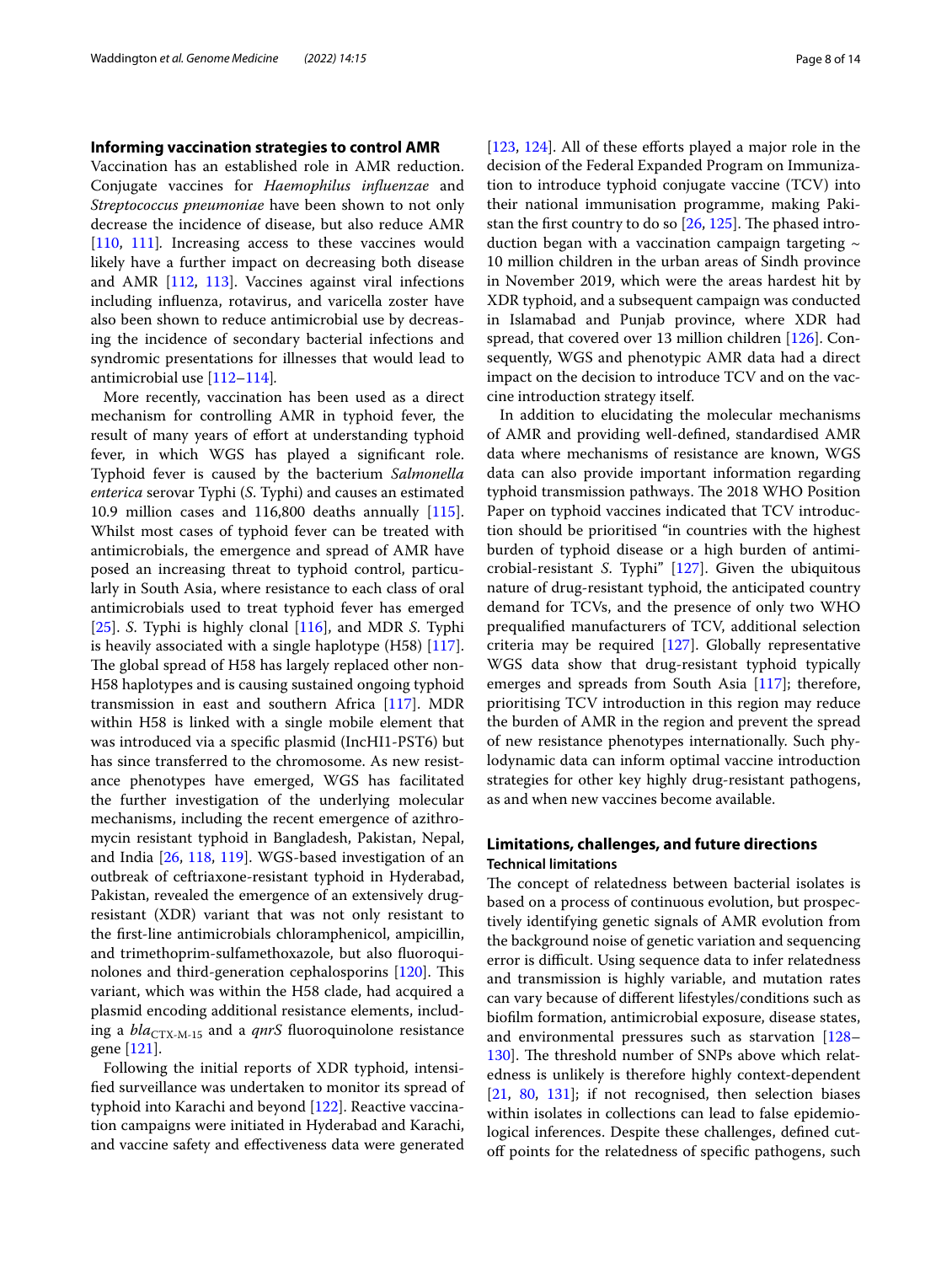as MRSA and *M. tuberculosis*, have been suggested in order to establish a threshold beyond which recent transmission is unlikely [\[132](#page-13-5)].

Inferring or excluding transmission events for pathogens that accumulate mutations slowly can be difficult [[133\]](#page-13-6), which presents a further challenge of differentiating genuine variants from sequencing error [[134\]](#page-13-7). Interpreting the signifcance of WGS variation for pathogens that can establish asymptomatic carriage, have a period of latency, or cause a chronic, indolent illness can also prove challenging, as a degree of in-host genetic variation occurs with time, and diferent lineages may be intermittently transmitted at diferent points from a single host [[13\]](#page-10-9). Bayesian mathematical approaches that integrate and model pathogen evolution with contact and temporal data on symptom onset, and that permit sequencing error, are being used to improve the inference of transmission chains, but understanding the sequence variance in real-world scenarios remains a major challenge [[13,](#page-10-9) [133](#page-13-6), [134\]](#page-13-7).

Highly transmissible MGEs (such as plasmids) facilitate non-mutational AMR gene acquisition by HGT and are highly implicated in AMR dissemination [[135\]](#page-13-8). In comparison, AMR that is driven by mutations on the bacterial chromosome is stable, and transmission is generally confned largely to progeny [[136](#page-13-9)]. Determining the genetic location of AMR genes is therefore a key aspect of understanding AMR evolution and transmission, but is not readily determined by short-read sequencing [[137–](#page-13-10)[139](#page-13-11)]. Due to an inability to sequence long stretches of DNA and a failure to generate sufficient overlap in DNA fragments to allow accurate assembly of repetitive DNA sequences that are longer than the read length, these approaches are less well suited to describe the genetic environments of AMR genes [\[138,](#page-13-12) [139](#page-13-11)]. Additionally, AMR genes are commonly associated with long, repetitive insertion sequences, and short-read sequencing techniques cannot resolve if these are carried on a plasmid or chromosomally located [\[38](#page-10-19), [54](#page-11-13), [140](#page-13-13), [141](#page-13-14)]. Most outbreak investigations have largely assumed the relative conservation of plasmid structures over the limited time period of an outbreak and the extent to which HGT events contribute to outbreaks of AMR is not fully understood [[54](#page-11-13)]. However, more affordable long-read sequencing technology is becoming increasingly available and can generate reads that can span repetitive areas, allowing for the complete reconstruction of genome structure. This approach, however, is generally less accurate and has lower throughput compared to short-read sequencing [[139,](#page-13-11) [140](#page-13-13)]. Hybrid approaches whereby isolates are sequenced en masse with short-read sequencing to determine identity, gene content, and relatedness, with selective addition of long-read sequencing to resolve the structure of MGEs, have been used to harness the benefts of both approaches [[135](#page-13-8), [139,](#page-13-11) [140,](#page-13-13) [142](#page-13-15), [143\]](#page-13-16).

#### **Challenges in implementing WGS for routine use**

The routine, prospective inclusion of WGS into microbiological surveillance has the potential to greatly enhance and strengthen public health efforts to combat AMR but comes with signifcant logistical and fnancial implications [\[144\]](#page-13-17). Unfortunately, prospective data demonstrating and quantifying the benefcial impact of routine WGS implementation are limited [\[145,](#page-13-18) [146\]](#page-13-19); most data are derived from retrospective studies, specifcally from studies reconstructing chains of transmission during outbreak investigations [[145\]](#page-13-18). Cost-efectiveness is even harder to determine, refecting marked uncertainties and challenges in estimating the costs for the implementation of WGS. Generating accurate, contemporary cost estimates is difficult in the context of the marked decrease in costs that has accompanied the rapid technological advances in recent years, a problem compounded by the challenge of estimating costs for complex workflows that include several steps, including downstream analysis [[147\]](#page-13-20). Further, routine diagnostics frequently requires a rapid turnaround time to support the management of individual cases, necessitating the processing of individual samples. This approach contrasts with many research and surveillance studies that lend themselves to batch processing of samples [[147](#page-13-20)]. Despite these challenges, studies showing the cost-efectiveness of WGS for infection control and outbreak detection and management are starting to emerge and will help support implementation decisions [\[148–](#page-13-21)[151\]](#page-13-22).

Ensuring the reproducibility and validity of results through standardisation and quality assurance (QA) processes is an essential part of routine medical laboratory processing [[152\]](#page-13-23). However, implementing QA processes for WGS is challenging. Variations in DNA extraction methods and reagents, sequencing technologies, analysis pipelines, and bioinformatic approaches can all impact WGS analysis [[152](#page-13-23)], making the standardisation and quality assurance methods challenging [\[147](#page-13-20), [153](#page-13-24)]. Nevertheless, efforts at quality assurance and result standardisation across laboratories are currently being attempted for WGS workflows [[154](#page-13-25)]. Ring trials showing high performance and consistency across laboratories of WGS methods applied to *S. aureus* are highly encouraging [[152,](#page-13-23) [153](#page-13-24)] and suggest that developing isolate collections that can act as biological standards, against which reproducibility and robustness of methods can be measured, might be feasible.

The ability to share, integrate, and compare the vast wealth of data derived from WGS across laboratories, settings, and time is key to harnessing the power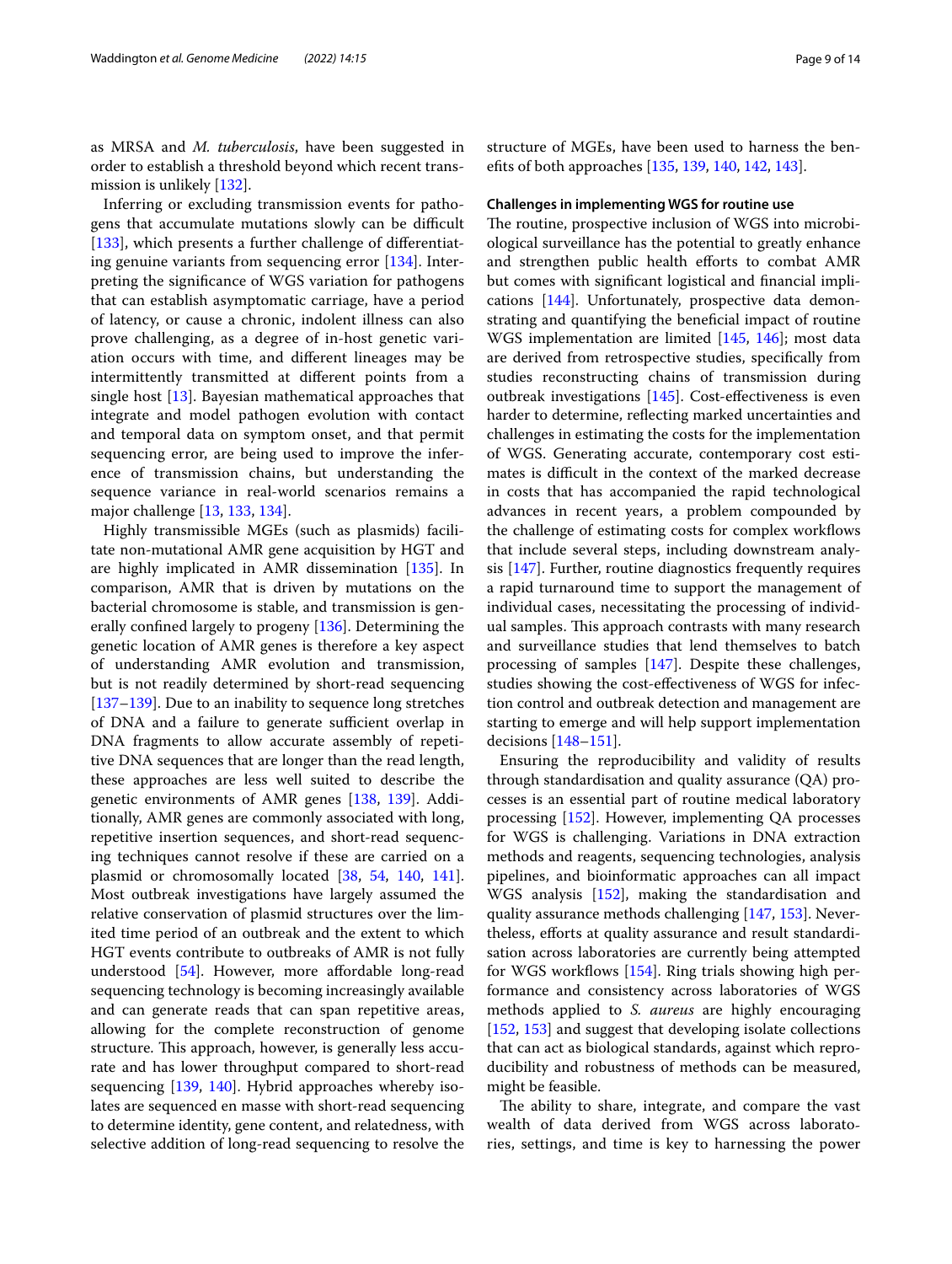of WGS for global AMR surveillance [[4](#page-10-1), [154\]](#page-13-25). Barriers to data sharing include the reluctance of academics to share data before publication (a process that is itself often slow and time-consuming), political sensitivities when competing interests are at play (for example tourism), legal and requirements to protect personal data [[154\]](#page-13-25), and the need for standardised methodological and analytical approaches to generate comparable data [\[155](#page-13-26)]. Databases such as GenBank facilitate sharing of existing genomes, but their utility is again compromised by a lack of data standardisation, as well as defciencies in accom-panying metadata [[154\]](#page-13-25). The Global Microbial Identifier (GMI) initiative is in the early stages of trying to address these issues, aiming to develop standardised identifcation and characterisation approaches in order to form a global interactive network of genomic databases [\[154](#page-13-25)]. The absence of validated globally standardised systems for genomic typing, defning clusters and determining AMR genes, further intensifes the challenges of interpreting genomic data [[4,](#page-10-1) [11](#page-10-6), [147\]](#page-13-20). Clinical and epidemiological metadata are essential for public health solutions to AMR, but are associated with standardisation, computational, and technical challenges  $[154]$  $[154]$ . The collaborative approach to sharing of the SARS-CoV-2 genomic data demonstrates that such an approach is possible [[156,](#page-13-27) [157\]](#page-13-28), but to date, scalable solutions to genomic data sharing have remained elusive.

## **Introducing WGS in LMICs**

Despite AMR being a major problem in LMICs, there is currently limited understanding of AMR dynamics in these settings [\[22,](#page-10-28) [28](#page-10-14)] and a notable lack of sustained access to WGS surveillance  $[11]$  $[11]$  $[11]$ . The capital investment required to establish and maintain WGS platforms is substantial. Supply, procurement, and maintenance of WGS reagents and equipment can be highly challenging [[11](#page-10-6), [158](#page-13-29)], particularly, in locations with inconsistent supply chains, where short shelf-life consumables and long intervals between procurement and delivery may create wastage or signifcant project delays. Support for data analysis is also indispensable, along with investment in training and retention of people to develop and sustain the necessary profciency. Even simple analyses of bacterial WGS data require access to high-performance compute (HPC) clusters, stable internet access, and expertise [\[11](#page-10-6)].

# **Conclusions**

The rapid emergence and spread of AMR in recent decades are a major threat to global public health, and current antimicrobial development efforts cannot keep pace with pathogen evolutionary dynamics. Addressing this threat will require diverse, cross-sectoral interventions at all levels of public health and political systems.

Improvements in genomic technologies in recent years have made these systems more widely accessible and afordable, and they are now being implemented as frontline tools in the battle against AMR. By enhancing AMR surveillance, WGS has greatly improved understanding of how, when, where, and why AMR emerges and spreads and has helped quantify temporal and geographical variations in AMR epidemiology. Genomic insights have also been applied to facilitate outbreak detection and control, improve diagnostic tests, optimise antimicrobial use, and inform vaccination strategies. Although logistical and technological barriers to the universal implementation of genomics in public health remain (particularly in LMICs), the use of these approaches is likely to further expand in the coming years and will hopefully help restrict the adverse public health impacts of AMR.

#### **Acknowledgements**

We thank the editors and guest editors at *Genome Medicine* for the invitation to write this review.

#### **Authors' contributions**

Conceptualisation: CSW, MEC, and SB. Writing original draft: CSW, SB, CB, EH, MEC, and VB. Review and editing: CSW, MEC, and SB. Read and approved the fnal version of the manuscript: CSW, MEC, CB, EH, VB, and SB

#### **Funding**

This work was supported by a Wellcome senior research fellowship to Stephen Baker (215515/Z/19/Z). The funders had no role in the design and conduct of the study; collection, management, analysis, and interpretation of the data; preparation, review, or approval of the manuscript; and decision to submit the manuscript for publication.

#### **Availability of data and materials**

Not applicable

# **Declarations**

**Ethics approval and consent to participate** Not applicable

#### **Consent for publication**

Not applicable

#### **Competing interests**

The authors declare that they have no competing interests.

#### **Author details**

<sup>1</sup> Cambridge Institute of Therapeutic Immunology and Infectious Disease, University of Cambridge School of Clinical Medicine, Cambridge Biomedical Campus, Cambridge CB2 0AW, UK. <sup>2</sup> Department of Medicine, University of Cambridge School of Clinical Medicine, Cambridge Biomedical Campus, Cambridge, UK.<sup>3</sup>Wellcome Sanger Institute, Hinxton, Cambridge, UK.<sup>4</sup>Department of Microbiology, Christian Medical College, Vellore, Tamil Nadu, India.

### Received: 30 September 2020 Accepted: 4 February 2022 Published online: 16 February 2022

#### **References**

- <span id="page-9-0"></span>1. World Health Organization. Antimicrobial resistance: global report on surveillance. World Health Organization. 2014. [https://apps.who.int/iris/](https://apps.who.int/iris/handle/10665/112642) [handle/10665/112642.](https://apps.who.int/iris/handle/10665/112642)
- <span id="page-9-1"></span>2. Baker S. Infectious disease. A return to the pre-antimicrobial era? Science (New York, NY). 2015;347(6226):1064–6.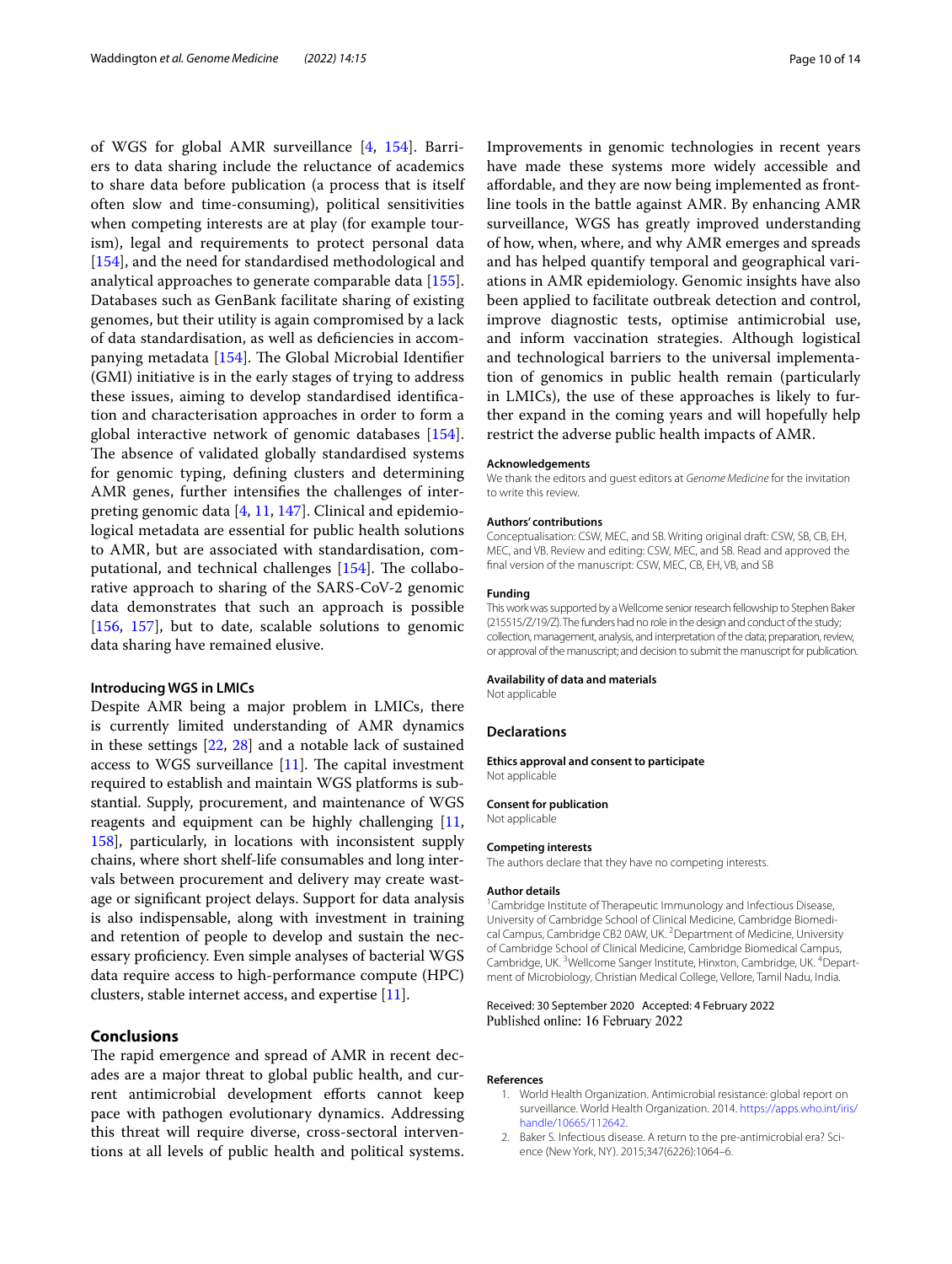- <span id="page-10-0"></span>3. Jonas O, Team W: Drug-resistant infections: a threat to our economic future; 2017.
- <span id="page-10-1"></span>4. Global antimicrobial resistance and use surveillance system (GLASS) report 2021. Geneva: World Health Organization; 2021. Licence: CC BY-NC-SA 3.0 IGO.
- 5. Jasovsky D, Littmann J, Zorzet A, Cars O. Antimicrobial resistancea threat to the world's sustainable development. Ups J Med Sci. 2016;121(3):159–64.
- <span id="page-10-2"></span>6. Bloom G, Merrett GB, Wilkinson A, Lin V, Paulin S. Antimicrobial resistance and universal health coverage. BMJ Glob Health. 2017;2(4):e000518.
- <span id="page-10-3"></span>7. van Schaik W. The human gut resistome. Philos Trans R Soc Lond Ser B Biol Sci. 2015;370(1670):20140087.
- 8. Forsberg KJ, Patel S, Gibson MK, Lauber CL, Knight R, Fierer N, et al. Bacterial phylogeny structures soil resistomes across habitats. Nature. 2014;509(7502):612–6.
- <span id="page-10-4"></span>9. Davies J, Davies D. Origins and evolution of antibiotic resistance. Microbiol Mol Biol Rev. 2010;74(3):417–33.
- <span id="page-10-5"></span>10. Baker S, Thomson N, Weill F-X, Holt KE. Genomic insights into the emergence and spread of antimicrobial-resistant bacterial pathogens. Science (New York, NY). 2018;360(6390):733–8.
- <span id="page-10-6"></span>11. Argimón S, Masim MAL, Gayeta JM, Lagrada ML, Macaranas PKV, Cohen V, et al. Integrating whole-genome sequencing within the National Antimicrobial Resistance Surveillance Program in the Philippines. Nat Commun. 2020;11(1):2719.
- <span id="page-10-7"></span>12. NIHR Global Health Research Unit on Genomic Surveillance of AMR. Whole-genome sequencing as part of national and international surveillance programmes for antimicrobial resistance: a roadmap. BMJ Glob Health. 2020;5(11):e002244.
- <span id="page-10-9"></span>13. Didelot X, Gardy J, Colijn C. Bayesian inference of infectious disease transmission from whole-genome sequence data. Mol Biol Evol. 2014;31(7):1869–79.
- <span id="page-10-8"></span>14. Price J, Gordon NC, Crook D, Llewelyn M, Paul J. The usefulness of whole genome sequencing in the management of Staphylococcus aureus infections. Clin Microbiol Infect. 2013;19(9):784–9.
- <span id="page-10-10"></span>15. Ashton PM, Nair S, Peters TM, Bale JA, Powell DG, Painset A, et al. Identifcation of Salmonella for public health surveillance using whole genome sequencing. PeerJ. 2016;4:e1752.
- <span id="page-10-11"></span>16. Wainwright C, Altamirano L, Cheney M, Cheney J, Barber S, Price D, et al. A multicenter, randomized, double-blind, controlled trial of nebulized epinephrine in infants with acute bronchiolitis. N Engl J Med. 2003;349(1):27–35.
- <span id="page-10-12"></span>17. Blake KS, Choi J, Dantas G. Approaches for characterizing and tracking hospital-associated multidrug-resistant bacteria. Cell Mol Life Sci. 2021;78(6):2585–606.
- <span id="page-10-24"></span>18. David S, Reuter S, Harris SR, Glasner C, Feltwell T, Argimon S, et al. Epidemic of carbapenem-resistant Klebsiella pneumoniae in Europe is driven by nosocomial spread. Nat Microbiol. 2019;4(11):1919–29.
- <span id="page-10-25"></span>19. Harris SR, Cartwright EJ, Török ME, Holden MT, Brown NM, Ogilvy-Stuart AL, et al. Whole-genome sequencing for analysis of an outbreak of meticillin-resistant Staphylococcus aureus: a descriptive study. Lancet Infect Dis. 2013;13(2):130–6.
- <span id="page-10-26"></span>20. Lewis T, Loman NJ, Bingle L, Jumaa P, Weinstock GM, Mortiboy D, et al. High-throughput whole-genome sequencing to dissect the epidemiology of Acinetobacter baumannii isolates from a hospital outbreak. J Hosp Infect. 2010;75(1):37–41.
- <span id="page-10-27"></span>21. Jajou R, Neeling A, Hunen R, Vries G, Schimmel H, Mulder A, et al. Epidemiological links between tuberculosis cases identified twice as efficiently by whole genome sequencing than conventional molecular typing: a population-based study. PLoS One. 2018;13(4):e0195413.
- <span id="page-10-28"></span>22. Ingle DJ, Levine MM, Kotloff KL, Holt KE, Robins-Browne RM. Dynamics of antimicrobial resistance in intestinal Escherichia coli from children in community settings in South Asia and sub-Saharan Africa. Nat Microbiol. 2018;3(9):1063–73.
- <span id="page-10-29"></span>23. Liu YY, Wang Y, Walsh TR, Yi LX, Zhang R, Spencer J, et al. Emergence of plasmid-mediated colistin resistance mechanism MCR-1 in animals and human beings in China: a microbiological and molecular biological study. Lancet Infect Dis. 2016;16(2):161–8.
- <span id="page-10-30"></span>Baxter JD, Dunn D, Tostevin A, Marvig RL, Bennedbaek M, Cozzi-Lepri A, et al. Transmitted HIV-1 drug resistance in a large international cohort

using next-generation sequencing: results from the Strategic Timing of Antiretroviral Treatment (START) study. HIV Med. 2021;22(5):360–71.

- <span id="page-10-31"></span>25. Hooda Y, Saha S, Sajib MSI, Rahman H, Luby SP, Bondy-Denomy J, et al. Molecular mechanism of azithromycin resistance among typhoidal Salmonella strains in Bangladesh identifed through passive pediatric surveillance. PLoS Negl Trop Dis. 2019;13(11):e0007868.
- <span id="page-10-32"></span>26. Iqbal J, Dehraj IF, Carey ME, Dyson ZA, Garrett D, Seidman JC, et al. A race against time: reduced azithromycin susceptibility in *Salmonella enterica* serovar Typhi in Pakistan. mSphere. 2020;5(4):e00215–20 / msphere/00215/00214/mSphere00215-00220.atom.
- <span id="page-10-13"></span>27. Besser J, Carleton HA, Gerner-Smidt P, Lindsey RL, Trees E. Next-generation sequencing technologies and their application to the study and control of bacterial infections. Clin Microbiol Infect. 2018;24(4):335–41.
- <span id="page-10-14"></span>28. Perez F, Villegas MV. The role of surveillance systems in confronting the global crisis of antibiotic-resistant bacteria. Curr Opin Infect Dis. 2015;28(4):375–83.
- 29. O'Brien TF, Stelling J. Integrated multilevel surveillance of the world's infecting microbes and their resistance to antimicrobial agents. Clin Microbiol Rev. 2011;24(2):281–95.
- <span id="page-10-15"></span>30. Mendelson M, Matsoso MP. The World Health Organization global action plan for antimicrobial resistance. South Afr Med J. 2015;105(5):325.
- <span id="page-10-16"></span>31. Partridge SR, Kwong SM, Firth N, Jensen SO. Mobile Genetic Elements Associated with Antimicrobial Resistance. Clin Microbiol Rev. 2018;31(4):e00088–17.
- <span id="page-10-17"></span>Loo VG, Poirier L, Miller MA, Oughton M, Libman MD, Michaud S, et al. A predominantly clonal multi-institutional outbreak of Clostridium difficile-associated diarrhea with high morbidity and mortality. N Engl J Med. 2005;353(23):2442–9.
- <span id="page-10-20"></span>33. Banerjee R, Johnson JR. A new clone sweeps clean: the enigmatic emergence of Escherichia coli sequence type 131. Antimicrob Agents Chemother. 2014;58(9):4997–5004.
- 34. McDonald LC, Killgore GE, Thompson A, Owens RC Jr, Kazakova SV, Sambol SP, et al. An epidemic, toxin gene-variant strain of Clostridium difficile. N Engl J Med. 2005;353(23):2433-41.
- 35. Bozdogan B, Bogdanovich T, Kosowska K, Jacobs MR, Appelbaum PC. Macrolide resistance in Streptococcus pneumoniae: clonality and mechanisms of resistance in 24 countries. Curr Drug Targets-Infect Disord. 2004;4(3):169–76.
- 36. Stefani S, Varaldo P. Epidemiology of methicillin-resistant staphylococci in Europe. Clin Microbiol Infect. 2003;9(12):1179–86.
- <span id="page-10-18"></span>37. Willems RJ, Top J. Marga van Santen D, Coque TM, Baquero F, Grundmann H, Bonten MJ: Global spread of vancomycin-resistant Enterococcus faecium from distinct nosocomial genetic complex. Emerg Infect Dis. 2005;11(6):821.
- <span id="page-10-19"></span>38. Orlek A, Stoesser N, Anjum MF, Doumith M, Ellington MJ, Peto T, et al. Plasmid classifcation in an era of whole-genome sequencing: application in studies of antibiotic resistance epidemiology. Front Microbiol. 2017;8:182.
- <span id="page-10-21"></span>39. Woodford N, Turton JF, Livermore DM. Multiresistant Gram-negative bacteria: the role of high-risk clones in the dissemination of antibiotic resistance. FEMS Microbiol Rev. 2011;35(5):736–55.
- <span id="page-10-22"></span>40. Naseer U, Sundsfjord A. The CTX-M conundrum: dissemination of plasmids and Escherichia coli clones. Microb Drug Resist. 2011;17(1):83–97.
- <span id="page-10-23"></span>41. Stoesser N, Sheppard AE, Pankhurst L, De Maio N, Moore CE, Sebra R, et al. Evolutionary history of the global emergence of the Escherichia coli epidemic clone ST131. mBio. 2016;7(2):e02162.
- <span id="page-10-33"></span>42. Lemmen S, Lewalter K. Antibiotic stewardship and horizontal infection control are more effective than screening, isolation and eradication. Infection. 2018;46(5):581–90.
- <span id="page-10-34"></span>43. Banerjee R, Johnston B, Lohse C, Chattopadhyay S, Tchesnokova V, Sokurenko EV, et al. The clonal distribution and diversity of extraintestinal Escherichia coli isolates vary according to patient characteristics. Antimicrob Agents Chemother. 2013;57(12):5912–7.
- 44. Johnson JR, Thuras P, Johnston BD, Weissman SJ, Limaye AP, Riddell K, et al. The pandemic H 30 subclone of Escherichia coli sequence type 131 is associated with persistent infections and adverse outcomes independent from its multidrug resistance and associations with compromised hosts. Clin Infect Dis. 2016;62(12):1529–36.
- <span id="page-10-35"></span>45. Martischang R, François P, Cherkaoui A, Gaïa N, Renzi G, Agostinho A, et al. Epidemiology of ESBL-producing Escherichia coli from repeated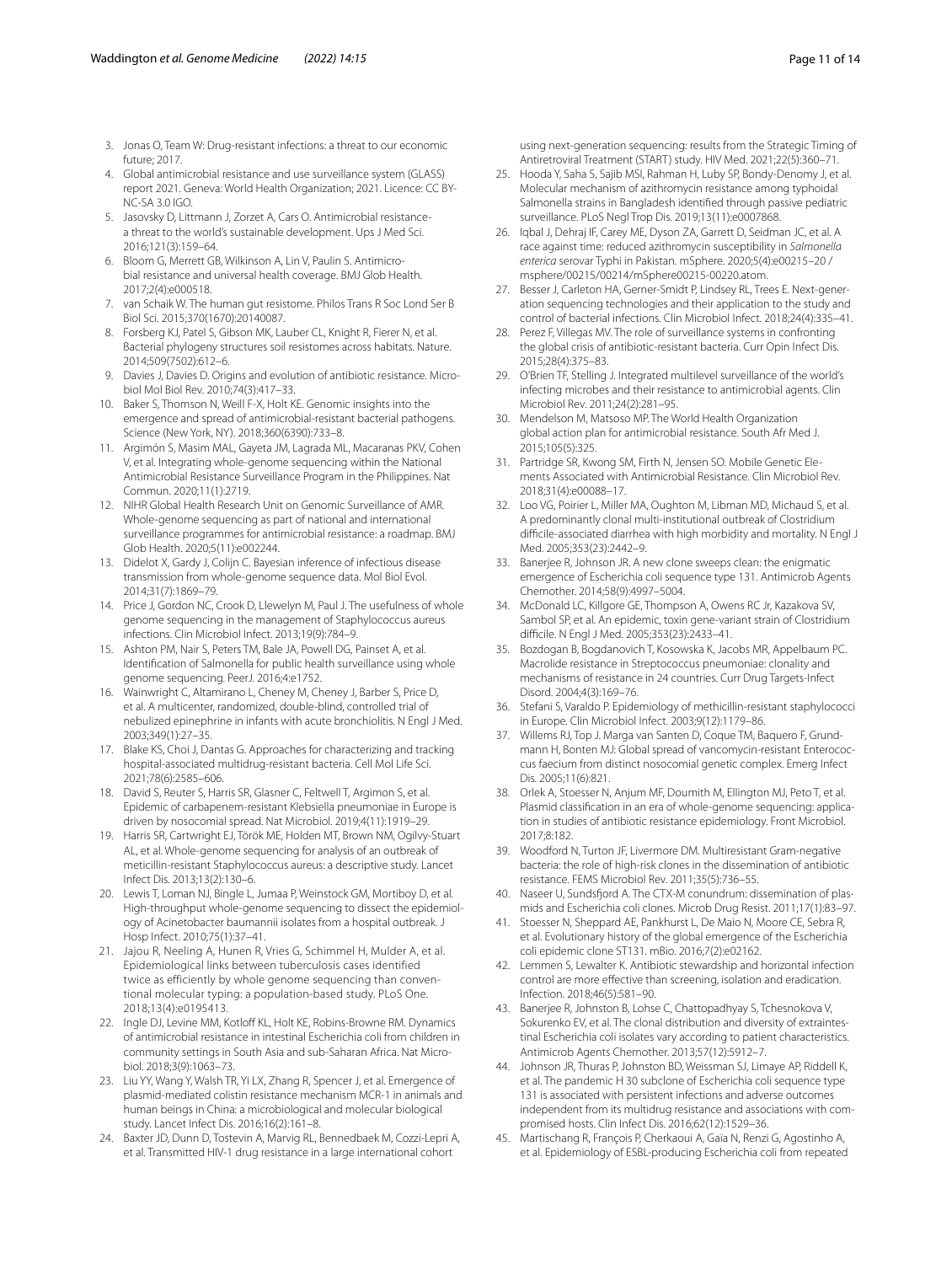prevalence studies over 11 years in a long-term-care facility. Antimicrob Resist Infect Control. 2021;10(1):148.

- <span id="page-11-3"></span>46. Rodríguez-Villodres Á, Martín-Gandul C, Peñalva G, Guisado-Gil AB, Crespo-Rivas JC, Pachón-Ibáñez ME, et al. Cisneros JM: Prevalence and Risk Factors for Multidrug-Resistant Organisms Colonization in Long-Term Care Facilities Around the World: A Review. Antibiotics (Basel). 2021;10(6):680.
- <span id="page-11-0"></span>47. Kanamori H, Parobek CM, Juliano JJ, Johnson JR, Johnston BD, Johnson TJ, et al. Genomic analysis of multidrug-resistant Escherichia coli from North Carolina community hospitals: ongoing circulation of CTX-Mproducing ST131-H30Rx and ST131-H30R1 strains. Antimicrob Agents Chemother. 2017;61(8):e00912–17.
- <span id="page-11-1"></span>48. Tschudin-Sutter S, Lucet J-C, Mutters NT, Tacconelli E, Zahar JR, Harbarth S. Contact precautions for preventing nosocomial transmission of extended-spectrum β lactamase–producing Escherichia coli: a point/ counterpoint review. Clin Infect Dis. 2017;65(2):342–7.
- <span id="page-11-2"></span>49. Terveer E, Fallon M, Kraakman M, Ormond A, Fitzpatrick M, Caljouw M, et al. Spread of ESBL-producing Escherichia coli in nursing home residents in Ireland and the Netherlands may refect infrastructural differences. J Hosp Infect. 2019;103(2):160–4.
- <span id="page-11-4"></span>50. European Antimicrobial Resistance Surveillance Network [\[https://ecdc.](https://ecdc.europa.eu/en/about-us/partnerships-and-networks/disease-and-laboratory-networks/ears-net) [europa.eu/en/about-us/partnerships-and-networks/disease-and-labor](https://ecdc.europa.eu/en/about-us/partnerships-and-networks/disease-and-laboratory-networks/ears-net) [atory-networks/ears-net](https://ecdc.europa.eu/en/about-us/partnerships-and-networks/disease-and-laboratory-networks/ears-net)].
- <span id="page-11-5"></span>51. Tacconelli E, Carrara E, Savoldi A, Harbarth S, Mendelson M, Monnet DL, et al. Discovery, research, and development of new antibiotics: the WHO priority list of antibiotic-resistant bacteria and tuberculosis. Lancet Infect Dis. 2018;18(3):318–27.
- <span id="page-11-17"></span>52. Munoz-Price LS, Poirel L, Bonomo RA, Schwaber MJ, Daikos GL, Cormican M, et al. Clinical epidemiology of the global expansion of Klebsiella pneumoniae carbapenemases. Lancet Infect Dis. 2013;13(9):785–96.
- 53. Cornaglia G. Fighting infections due to multidrug-resistant Gram-positive pathogens: Elsevier; 2009.
- <span id="page-11-13"></span>54. Sheppard AE, Stoesser N, Wilson DJ, Sebra R, Kasarskis A, Anson LW, et al. Nested Russian doll-like genetic mobility drives rapid dissemination of the carbapenem resistance gene blaKPC. Antimicrob Agents Chemother. 2016;60(6):3767.
- <span id="page-11-6"></span>55. Boucher HW, Talbot GH, Bradley JS, Edwards JE, Gilbert D, Rice LB, et al. Bad bugs, no drugs: no ESKAPE! An update from the Infectious Diseases Society of America. Clin Infect Dis. 2009;48(1):1–12.
- <span id="page-11-7"></span>56. Broberg CA, Palacios M, Miller VL. Klebsiella: a long way to go towards understanding this enigmatic jet-setter. F1000Prime Rep. 2014;6:64.
- <span id="page-11-8"></span>57. Yigit H, Queenan AM, Anderson GJ, Domenech-Sanchez A, Biddle JW, Steward CD, et al. Novel carbapenem-hydrolyzing β-lactamase, KPC-1, from a carbapenem-resistant strain of Klebsiella pneumoniae. Antimicrob Agents Chemother. 2001;45(4):1151.
- 58. Poirel L, Héritier C, Tolün V, Nordmann P. Emergence of oxacillinasemediated resistance to imipenem in Klebsiella pneumoniae. Antimicrob Agents Chemother. 2004;48(1):15–22.
- <span id="page-11-9"></span>59. Yong D, Toleman MA, Giske CG, Cho HS, Sundman K, Lee K, et al. Characterization of a new metallo-β-lactamase gene, bla NDM-1, and a novel erythromycin esterase gene carried on a unique genetic structure in Klebsiella pneumoniae sequence type 14 from India. Antimicrob Agents Chemother. 2009;53(12):5046–54.
- <span id="page-11-10"></span>60. Cassini A, Högberg LD, Plachouras D, Quattrocchi A, Hoxha A, Simonsen GS, et al. Attributable deaths and disability-adjusted life-years caused by infections with antibiotic-resistant bacteria in the EU and the European Economic Area in 2015: a population-level modelling analysis. Lancet Infect Dis. 2019;19(1):56–66.
- <span id="page-11-11"></span>61. Borer A, Saidel-Odes L, Riesenberg K, Eskira S, Peled N, Nativ R, et al. Attributable mortality rate for carbapenem-resistant Klebsiella pneumoniae bacteremia. Infect Control Hosp Epidemiol. 2009;30(10):972–6.
- <span id="page-11-12"></span>62. DeLeo FR, Chen L, Porcella SF, Martens CA, Kobayashi SD, Porter AR, et al. Molecular dissection of the evolution of carbapenem-resistant multilocus sequence type 258 Klebsiella pneumoniae. Proc Natl Acad Sci. 2014;111(13):4988–93.
- <span id="page-11-14"></span>63. Marimuthu K, Venkatachalam I, Khong WX, Koh TH, Cherng BPZ, Van La M, et al. Clinical and molecular epidemiology of carbapenem-resistant Enterobacteriaceae among adult inpatients in Singapore. Clin Infect Dis. 2017;64(suppl\_2):S68–s75.
- <span id="page-11-15"></span>Stoesser N, Phan HTT, Seale AC, Aiken Z, Thomas S, Smith M, et al. Genomic Epidemiology of Complex, Multispecies, Plasmid-Borne bla

KPC Carbapenemase in Enterobacterales in the United Kingdom from 2009 to 2014. Antimicrob Agents Chemother. 2020;64(5):e02244–19.

- <span id="page-11-16"></span>65. Ludden C, Lötsch F, Alm E, Kumar N, Johansson K, Albiger B, et al. Cross-border spread of blaNDM-1-and blaOXA-48-positive Klebsiella pneumoniae: a European collaborative analysis of whole genome sequencing and epidemiological data, 2014 to 2019. Eurosurveillance. 2020;25(20):2000627.
- <span id="page-11-18"></span>66. Ben-David D, Masarwa S, Adler A, Mishali H, Carmeli Y, Schwaber MJ. A national intervention to prevent the spread of carbapenem-resistant Enterobacteriaceae in Israeli post-acute care hospitals. Infect Control Hosp Epidemiol. 2014;35(7):802–9.
- 67. Schwaber MJ, Lev B, Israeli A, Solter E, Smollan G, Rubinovitch B, et al. Containment of a country-wide outbreak of carbapenem-resistant Klebsiella pneumoniae in Israeli hospitals via a nationally implemented intervention. Clin Infect Dis. 2011;52(7):848–55.
- 68. Schwaber MJ, Carmeli Y. An ongoing national intervention to contain the spread of carbapenem-resistant enterobacteriaceae. Clin Infect Dis. 2014;58(5):697–703.
- <span id="page-11-19"></span>69. Marchaim D, Navon-Venezia S, Schwaber MJ, Carmeli Y. Isolation of imipenem-resistant Enterobacter species: emergence of KPC-2 carbapenemase, molecular characterization, epidemiology, and outcomes. Antimicrob Agents Chemother. 2008;52(4):1413–8.
- <span id="page-11-20"></span>70. Doumith M, Godbole G, Ashton P, Larkin L, Dallman T, Day M, et al. Detection of the plasmid-mediated mcr-1 gene conferring colistin resistance in human and food isolates of Salmonella enterica and Escherichia coli in England and Wales. J Antimicrob Chemother. 2016;71(8):2300–5.
- <span id="page-11-21"></span>71. Jung H-J, Littmann ER, Seok R, Leiner IM, Taur Y, Peled J, et al. Genomewide screening for enteric colonization factors in carbapenem-resistant ST258 Klebsiella pneumoniae. mBio. 2019;10(2):e02663–18.
- <span id="page-11-22"></span>72. Morris S, Cerceo E. Trends, Epidemiology, and Management of Multi-Drug Resistant Gram-Negative Bacterial Infections in the Hospitalized Setting. Antibiotics (Basel). 2020;9(4):196.
- <span id="page-11-23"></span>73. Köser CU, Holden MT, Ellington MJ, Cartwright EJ, Brown NM, Ogilvy-Stuart AL, et al. Rapid whole-genome sequencing for investigation of a neonatal MRSA outbreak. N Engl J Med. 2012;366(24):2267–75.
- <span id="page-11-24"></span>74. Price JR, Golubchik T, Cole K, Wilson DJ, Crook DW, Thwaites GE, et al. Whole-genome sequencing shows that patient-to-patient transmission rarely accounts for acquisition of Staphylococcus aureus in an intensive care unit. Clin Infect Dis. 2014;58(5):609–18.
- <span id="page-11-25"></span>75. Snitkin ES, Won S, Pirani A, Lapp Z, Weinstein RA, Lolans K, et al. Integrated genomic and interfacility patient-transfer data reveal the transmission pathways of multidrug-resistant Klebsiella pneumoniae in a regional outbreak. Sci Transl Med. 2017;9(417):eaan0093.
- <span id="page-11-26"></span>76. Coll F, Harrison EM, Toleman MS, Reuter S, Raven KE, Blane B, et al. Longitudinal genomic surveillance of MRSA in the UK reveals transmission patterns in hospitals and the community. *Sci Transl Med*. 2017;9(413).
- <span id="page-11-27"></span>77. Ferrari C, Corbella M, Gaiarsa S, Comandatore F, Scaltriti E, Bandi C, et al. Multiple Klebsiella pneumoniae KPC clones contribute to an extended hospital outbreak. Front Microbiol. 2019;10:2767.
- <span id="page-11-28"></span>78. Robinson ER, Walker TM, Pallen MJ. Genomics and outbreak investigation: from sequence to consequence. Genome Med. 2013;5(4):1–9.
- 79. Walker TM, Ip CL, Harrell RH, Evans JT, Kapatai G, Dedicoat MJ, et al. Whole-genome sequencing to delineate Mycobacterium tuberculosis outbreaks: a retrospective observational study. Lancet Infect Dis. 2013;13(2):137–46.
- <span id="page-11-33"></span>80. Walker TM, Lalor MK, Broda A, Ortega LS, Morgan M, Parker L, et al. Assessment of Mycobacterium tuberculosis transmission in Oxfordshire, UK, 2007–12, with whole pathogen genome sequences: an observational study. Lancet Respir Med. 2014;2(4):285–92.
- <span id="page-11-29"></span>81. Gardy JL, Johnston JC, Sui SJH, Cook VJ, Shah L, Brodkin F, et al. Wholegenome sequencing and social-network analysis of a tuberculosis outbreak. N Engl J Med. 2011;364(8):730–9.
- <span id="page-11-30"></span>82. Turnidge J, Christiansen K. Antibiotic use and resistance--proving the obvious. Lancet (London, England). 2005;365(9459):548–9.
- <span id="page-11-31"></span>83. Osthoff M, McGuinness SL, Wagen AZ, Eisen DP. Urinary tract infections due to extended-spectrum beta-lactamase-producing Gram-negative bacteria: identifcation of risk factors and outcome predictors in an Australian tertiary referral hospital. Int J Infect Dis. 2015;34:79–83.
- <span id="page-11-32"></span>84. Leal HF, Azevedo J, Silva GEO, Amorim AML, de Roma LRC, Arraes ACP, et al. Bloodstream infections caused by multidrug-resistant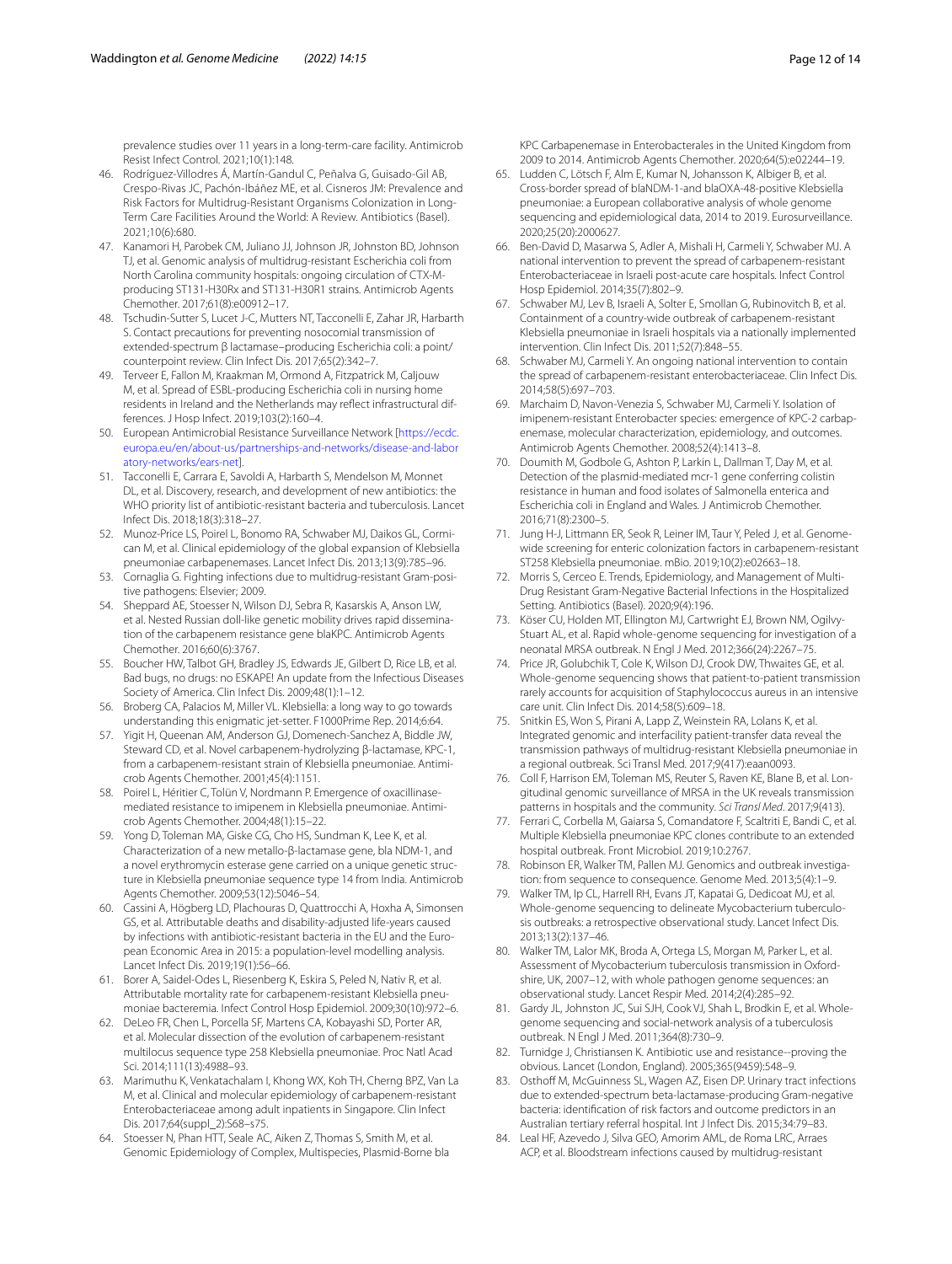gram-negative bacteria: epidemiological, clinical and microbiological features. BMC Infect Dis. 2019;19(1):1–11.

- <span id="page-12-0"></span>85. Taur Y, Xavier JB, Lipuma L, Ubeda C, Goldberg J, Gobourne A, et al. Intestinal domination and the risk of bacteremia in patients undergoing allogeneic hematopoietic stem cell transplantation. Clin Infect Dis. 2012;55(7):905–14.
- <span id="page-12-1"></span>86. Bell BG, Schellevis F, Stobberingh E, Goossens H, Pringle M. A systematic review and meta-analysis of the efects of antibiotic consumption on antibiotic resistance. BMC Infect Dis. 2014;14(1):1–25.
- <span id="page-12-2"></span>87. Hernando-Amado S, Coque TM, Baquero F, Martínez JL. Defning and combating antibiotic resistance from One Health and Global Health perspectives. Nat Microbiol. 2019;4(9):1432–42.
- <span id="page-12-3"></span>88. Collineau L, Boerlin P, Carson CA, Chapman B, Fazil A, Hetman B, et al. Integrating whole-genome sequencing data into quantitative risk assessment of foodborne antimicrobial resistance: a review of opportunities and challenges. Front Microbiol. 2019;10:1107.
- <span id="page-12-4"></span>89. Madec J-Y, Haenni M. Antimicrobial resistance plasmid reservoir in food and food-producing animals. Plasmid. 2018;99:72–81.
- <span id="page-12-5"></span>90. Moura A, Tourdjman M, Leclercq A, Hamelin E, Laurent E, Fredriksen N, et al. Real-time whole-genome sequencing for surveillance of Listeria monocytogenes, France. Emerg Infect Dis. 2017;23(9):1462.
- <span id="page-12-6"></span>91. Jackson BR, Tarr C, Strain E, Jackson KA, Conrad A, Carleton H, et al. Implementation of nationwide real-time whole-genome sequencing to enhance listeriosis outbreak detection and investigation. Rev Infect Dis. 2016;63(3):380–6.
- <span id="page-12-7"></span>92. Andino R, Domingo E. Viral quasispecies. Virology. 2015;479-480:46–51.
- <span id="page-12-8"></span>93. Angus B, Brook G, Awosusi F, Barker G, Boffito M, Das S, Dorrell L, Dixon-Williams E, Hall C, Howe B. (2019 interim update). [https://www.bhiva.](https://www.bhiva.org/file/DqZbRxfzlYtLg/Monitoring-Guidelines%20pdf.2019) [org/fle/DqZbRxfzlYtLg/Monitoring-Guidelines pdf.2019.](https://www.bhiva.org/file/DqZbRxfzlYtLg/Monitoring-Guidelines%20pdf.2019)
- <span id="page-12-9"></span>94. Baxter JD, Mayers DL, Wentworth DN, Neaton JD, Hoover ML, Winters MA, et al. A randomized study of antiretroviral management based on plasma genotypic antiretroviral resistance testing in patients failing therapy. CPCRA 046 Study Team for the Terry Beirn Community Programs for Clinical Research on AIDS. Aids. 2000;14(9):F83–93.
- 95. Geretti AM, Paredes R, Kozal MJ. Transmission of HIV drug resistance: lessons from sensitive screening assays. Curr Opin Infect Dis. 2015;28(1):23–30.
- 96. Van Laethem K, Theys K, Vandamme AM. HIV-1 genotypic drug resistance testing: digging deep, reaching wide? Curr Opin Virol. 2015;14:16–23.
- <span id="page-12-10"></span>97. Cingolani A, Antinori A, Rizzo MG, Murri R, Ammassari A, Baldini F, et al. Usefulness of monitoring HIV drug resistance and adherence in individuals failing highly active antiretroviral therapy: a randomized study (ARGENTA). Aids. 2002;16(3):369–79.
- <span id="page-12-11"></span>98. Ávila-Ríos S, Parkin N, Swanstrom R, Paredes R, Shafer R, Ji H, et al. Next-generation sequencing for HIV drug resistance testing: laboratory, clinical, and implementation considerations. Viruses. 2020;12(6):617.
- <span id="page-12-12"></span>99. Li JZ, Paredes R, Ribaudo HJ, Svarovskaia ES, Metzner KJ, Kozal MJ, et al. Low-frequency HIV-1 drug resistance mutations and risk of NNRTIbased antiretroviral treatment failure: a systematic review and pooled analysis. Jama. 2011;305(13):1327–35.
- <span id="page-12-13"></span>100. Chakaya J, Khan M, Ntoumi F, Aklillu E, Fatima R, Mwaba P, et al. Global Tuberculosis Report 2020 - Refections onthe Global TB burden, treatment and prevention efforts. Int J Infect Dis. 2021;113 Suppl 1(Suppl 1):S7–S12.
- <span id="page-12-14"></span>101. Heyckendorf J, Andres S, Köser CU, Olaru ID, Schön T, Sturegård E, et al. What is resistance? Impact of phenotypic versus molecular drug resistance testing on therapy for multi-and extensively drug-resistant tuberculosis. Antimicrob Agents Chemother. 2018;62(2):e01550–17.
- <span id="page-12-15"></span>102. Lange C, Aarnoutse R, Chesov D, Van Crevel R, Gillespie SH, Grobbel H-P, et al. Perspective for precision medicine for tuberculosis. Front Immunol. 2020;11:2442.
- 103. Cabibbe AM, Trovato A, De Filippo MR, Ghodousi A, Rindi L, Garzelli C, et al. Countrywide implementation of whole genome sequencing: an opportunity to improve tuberculosis management, surveillance and contact tracing in low incidence countries. Eur Respir J. 2018;51(6):1800387.
- <span id="page-12-16"></span>104. Cabibbe AM, Sotgiu G, Izco S, Migliori GB. Genotypic and phenotypic M. tuberculosis resistance: guiding clinicians to prescribe the correct regimens. Eur Respir J. 2017;50(6):1702292.
- <span id="page-12-17"></span>105. Meehan CJ, Goig GA, Kohl TA, Verboven L, Dippenaar A, Ezewudo M, et al. Whole genome sequencing of Mycobacterium tuberculosis: current standards and open issues. Nat Rev Microbiol. 2019;17(9):533–45.
- <span id="page-12-18"></span>106. Pankhurst LJ, Del Ojo EC, Votintseva AA, Walker TM, Cole K, Davies J, et al. Rapid, comprehensive, and afordable mycobacterial diagnosis with whole-genome sequencing: a prospective study. Lancet Respir Med. 2016;4(1):49–58.
- <span id="page-12-19"></span>107. Doyle RM, Burgess C, Williams R, Gorton R, Booth H, Brown J, et al. Direct whole-genome sequencing of sputum accurately identifes drug-resistant mycobacterium tuberculosis faster than MGIT culture sequencing. J Clin Microbiol. 2018;56(8):e00666–18.
- <span id="page-12-20"></span>108. Allix-Beguec C, Arandjelovic I, Bi L, Beckert P, Bonnet M, Bradley P, et al. Prediction of susceptibility to frst-line tuberculosis drugs by DNA sequencing. N Engl J Med. 2018;379(15):1403–15.
- <span id="page-12-21"></span>109. Trauner A, Liu Q, Via LE, Liu X, Ruan X, Liang L, et al. The within-host population dynamics of Mycobacterium tuberculosis vary with treatment efficacy. Genome Biol. 2017;18(1):1-17.
- <span id="page-12-22"></span>110. Tomczyk S, Lynfield R, Schaffner W, Reingold A, Miller L, Petit S, et al. Prevention of antibiotic-nonsusceptible invasive pneumococcal disease with the 13-valent pneumococcal conjugate vaccine. Clin Infect Dis. 2016;62(9):1119–25.
- <span id="page-12-23"></span>111. Hampton LM, Farley MM, Schaffner W, Thomas A, Reingold A, Harrison LH, et al. Prevention of antibiotic-nonsusceptible Streptococcus pneumoniae with conjugate vaccines. J Infect Dis. 2012;205(3):401–11.
- <span id="page-12-24"></span>112. Jansen KU, Knirsch C, Anderson AS. The role of vaccines in preventing bacterial antimicrobial resistance. Nat Med. 2018;24(1):10–9.
- <span id="page-12-25"></span>113. Doherty TM, Hausdorff WP, Kristinsson KG. Effect of vaccination on the use of antimicrobial agents: a systematic literature review. Ann Med. 2020;52(6):283–99.
- <span id="page-12-26"></span>114. Lewnard JA, Lo NC, Arinaminpathy N, Frost I, Laxminarayan R. Childhood vaccines and antibiotic use in low- and middle-income countries. Nature. 2020;581(7806):94–9.
- <span id="page-12-27"></span>115. Stanaway JD, Reiner RC, Blacker BF, Goldberg EM, Khalil IA, Troeger CE, et al. The global burden of typhoid and paratyphoid fevers: a systematic analysis for the Global Burden of Disease Study 2017. Lancet Infect Dis. 2019;19(4):369–81.
- <span id="page-12-28"></span>116. Holt KE, Parkhill J, Mazzoni CJ, Roumagnac P, Weill FX, Goodhead I, et al. High-throughput sequencing provides insights into genome variation and evolution in Salmonella Typhi. Nat Genet. 2008;40(8):987–93.
- <span id="page-12-29"></span>117. Wong VK, Baker S, Pickard DJ, Parkhill J, Page AJ, Feasey NA, et al. Phylogeographical analysis of the dominant multidrug-resistant H58 clade of Salmonella Typhi identifes inter- and intracontinental transmission events. Nat Genet. 2015;47(6):632–9.
- <span id="page-12-30"></span>118. Hooda Y, Sajib MSI, Rahman H, Luby SP, Bondy-Denomy J, Santosham M, et al. Molecular mechanism of azithromycin resistance among typhoidal Salmonella strains in Bangladesh identified through passive pediatric surveillance. PLoS Negl Trop Dis. 2019;13(11):e0007868.
- <span id="page-12-31"></span>119. Duy PT, Dongol S, Giri A, Nguyen To NT, Dan Thanh HN, Nhu Quynh NP, et al. The emergence of azithromycin-resistant Salmonella Typhi in Nepal. JAC-Antimicrobial Resistance. 2020;2(4):dlaa109.
- <span id="page-12-32"></span>120. Yousafzai MT, Qamar FN, Shakoor S, Saleem K, Lohana H, Karim S, et al. Ceftriaxone-resistant *Salmonella* Typhi outbreak in Hyderabad City of Sindh, Pakistan: high time for the introduction of typhoid conjugate vaccine. Clin Infect Dis. 2019;68(Supplement\_1):S16–21.
- <span id="page-12-33"></span>121. Klemm EJ, Shakoor S, Page AJ, Qamar FN, Judge K, Saeed DK, et al. Emergence of an extensively drug-resistant Salmonella enterica serovar Typhi clone harboring a promiscuous plasmid encoding resistance to fuoroquinolones and third-generation cephalosporins. mBio. 2018;9(1):e00105–18.
- <span id="page-12-34"></span>122. Field Epidemiology & Laboratory Training Program National Institute of Health Islamabad: Weekly feld epidemiology report update on extensive drug typhoid fever. 2019;2(18):1–7.
- <span id="page-12-35"></span>123. Qamar FN, Yousafzai MT, Khaliq A, Karim S, Memon H, Junejo A, et al. Adverse events following immunization with typhoid conjugate vaccine in an outbreak setting in Hyderabad, Pakistan. Vaccine. 2020;38(19):3518–23.
- <span id="page-12-36"></span>124. Batool R. Story of Lyari. Am J Trop Med Hyg. 2020;102(4):705–6.
- <span id="page-12-37"></span>125. World Health Organization. Regional Office for the Eastern Mediterranean. The work of WHO in the Eastern Mediterranean Region: annual report of the Regional Director 2019. World Health Organization.